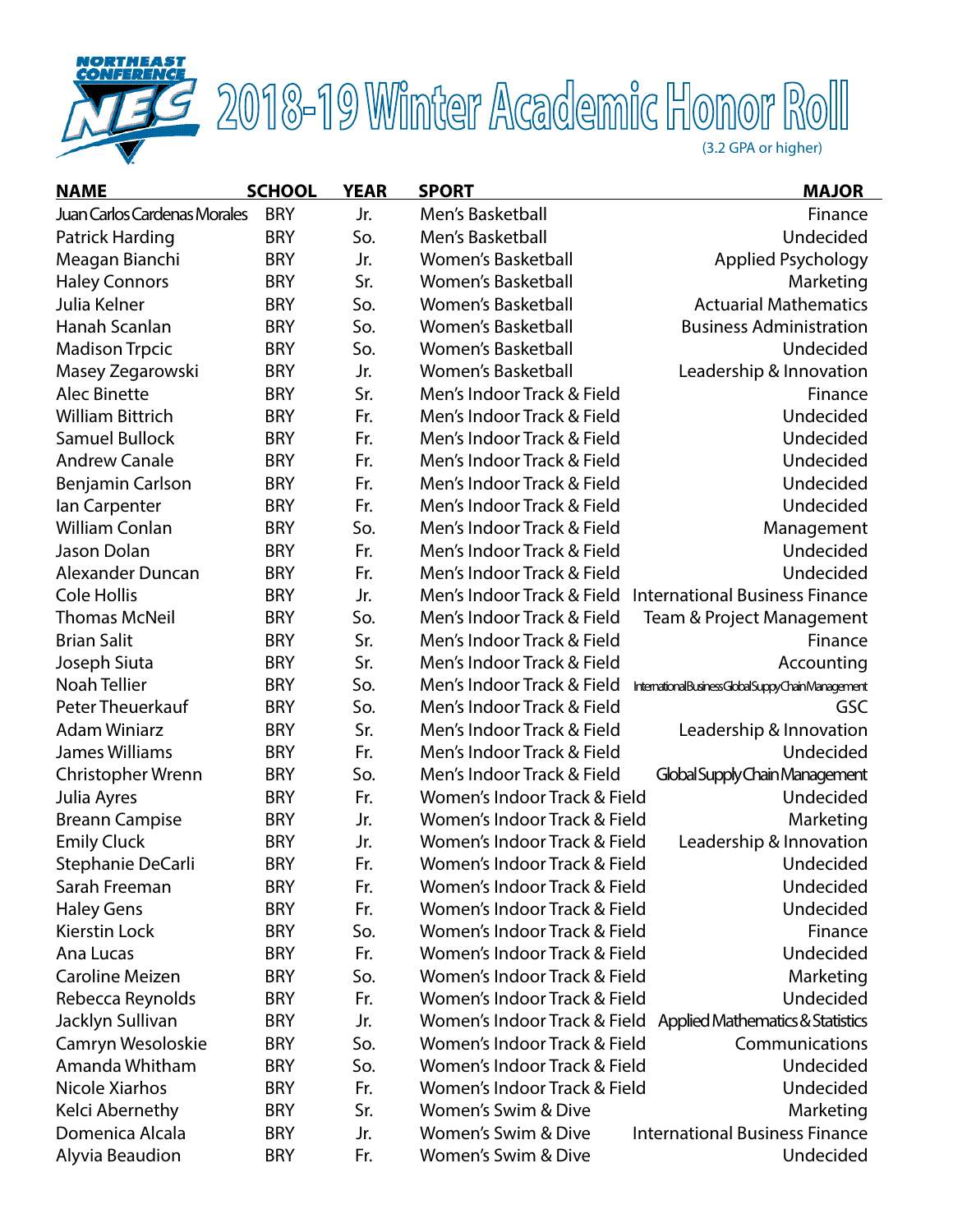| <b>NAME</b>                | <b>SCHOOL</b> | <b>YEAR</b> | <b>SPORT</b>                   | <b>MAJOR</b>                            |
|----------------------------|---------------|-------------|--------------------------------|-----------------------------------------|
| Ann Burdick                | <b>BRY</b>    | Sr.         | <b>Women's Swim &amp; Dive</b> | <b>Applied Psychology</b>               |
| <b>Elizabeth Cahill</b>    | <b>BRY</b>    | So.         | <b>Women's Swim &amp; Dive</b> | Marketing                               |
| <b>Lindsey Choate</b>      | <b>BRY</b>    | Jr.         | Women's Swim & Dive            | <b>International Business Marketing</b> |
| Alyssa DiFiore             | <b>BRY</b>    | Jr.         | Women's Swim & Dive            | Finance                                 |
| Caitlin Dye                | <b>BRY</b>    | Sr.         | <b>Women's Swim &amp; Dive</b> | Accounting                              |
| Sara Gendron               | <b>BRY</b>    | So.         | <b>Women's Swim &amp; Dive</b> | Undecided                               |
| Alexandra Heim             | <b>BRY</b>    | So.         | Women's Swim & Dive            | Communications                          |
| <b>Jillian Rice</b>        | <b>BRY</b>    | Sr.         | <b>Women's Swim &amp; Dive</b> | Applied Psychology                      |
| <b>Gabrielle Ritzer</b>    | <b>BRY</b>    | So.         | Women's Swim & Dive            | <b>Environmental Science</b>            |
| Alexa Rivera               | <b>BRY</b>    | So.         | Women's Swim & Dive            | <b>Biology</b>                          |
| <b>Claire Russell</b>      | <b>BRY</b>    | So.         | Women's Swim & Dive            | Undecided                               |
| Carissa Stemen             | <b>BRY</b>    | Sr.         | Women's Swim & Dive            | Biology                                 |
| <b>Elin Svard</b>          | <b>BRY</b>    | So.         | Women's Swim & Dive            | Biology                                 |
| Meghan Veenstra            | <b>BRY</b>    | So.         | Women's Swim & Dive            | <b>Business Administration</b>          |
|                            |               |             |                                |                                         |
| <b>Tyson Batiste</b>       | CCSU          | Sr.         | Men's Basketball               | Management                              |
| Joseph Hugley              | CCSU          | Sr.         | Men's Basketball               | <b>Strategic Communication</b>          |
| Harrison Kay               | CCSU          | Sr.         | Men's Basketball               | <b>Manufacturing Management</b>         |
| Michael Underwood          | CCSU          | Fr.         | Men's Basketball               | <b>Undeclared Business</b>              |
| <b>Matthew Baum</b>        | CCSU          | Sr.         | Men's Indoor Track & Field     | Finance                                 |
| Andrew D'Ovidio            | CCSU          | Jr.         | Men's Indoor Track & Field     | <b>Exercise Science</b>                 |
| Andruw Flemming            | CCSU          | So.         | Men's Indoor Track & Field     | Sociology                               |
| Jeremy Hopwood             | CCSU          | Sr.         | Men's Indoor Track & Field     | <b>Mechanical Engineering</b>           |
| <b>Robert Moore</b>        | CCSU          | Fr.         | Men's Indoor Track & Field     | Exploratory                             |
| <b>Alex Norstrom</b>       | CCSU          | Sr.         | Men's Indoor Track & Field     | Journalism                              |
| <b>Gordon Perrett</b>      | CCSU          | Sr.         | Men's Indoor Track & Field     | <b>Mechanical Engineering</b>           |
| Roberto Piotto             | CCSU          | Sr.         | Men's Indoor Track & Field     | <b>Exercise Science</b>                 |
| <b>Charles Taubl</b>       | CCSU          | So.         | Men's Indoor Track & Field     | Spanish                                 |
| Marquis Ward               | CCSU          | Jr.         | Men's Indoor Track & Field     | Sociology                               |
| Ashley Chin                | CCSU          | Jr.         | Women's Basketball             | Criminology                             |
| <b>Ashley Forker</b>       | <b>CCSU</b>   | Jr.         | <b>Women's Basketball</b>      | Interdisciplinary Science (EL)          |
| <b>Sydney Hines</b>        | CCSU          | Sr.         | <b>Women's Basketball</b>      | <b>Exercise Science</b>                 |
| Andrea Lydon               | CCSU          | Sr.         | <b>Women's Basketball</b>      | English (EL)                            |
| Emma McCamus               | <b>CCSU</b>   | So.         | <b>Women's Basketball</b>      | Pre-Marketing                           |
| Carly Reynolds             | CCSU          | Fr.         | Women's Basketball             | Pre-Nursing                             |
| <b>Tiffany Slicklein</b>   | CCSU          | Jr.         | <b>Women's Basketball</b>      | Pre-Management                          |
| <b>Bruna Vila Artigues</b> | CCSU          | Jr.         | <b>Women's Basketball</b>      | <b>Media Studies</b>                    |
| Megan Brawner              | CCSU          | Jr.         | Women's Indoor Track & Field   | Pre-Management                          |
| <b>Allison Brown</b>       | <b>CCSU</b>   | So.         | Women's Indoor Track & Field   | Anthropology                            |
| Gianna D'Amato             | CCSU          | Jr.         | Women's Indoor Track & Field   | <b>Strategic Communication</b>          |
| <b>Ashley Dana</b>         | CCSU          | Fr.         | Women's Indoor Track & Field   | Exploratory                             |
| <b>Taylor Davis</b>        | CCSU          | Jr.         | Women's Indoor Track & Field   | <b>Media Studies</b>                    |
| Danyelle Engels            | CCSU          | So.         | Women's Indoor Track & Field   | <b>Athletic Training</b>                |
| McKenna Kilian             | CCSU          | Sr.         | Women's Indoor Track & Field   | <b>Exercise Science</b>                 |
| Angelia Rafter             | CCSU          | So.         | Women's Indoor Track & Field   | English (EL)                            |
| <b>Madison Ranck</b>       | CCSU          | Fr.         | Women's Indoor Track & Field   | <b>Exercise Science</b>                 |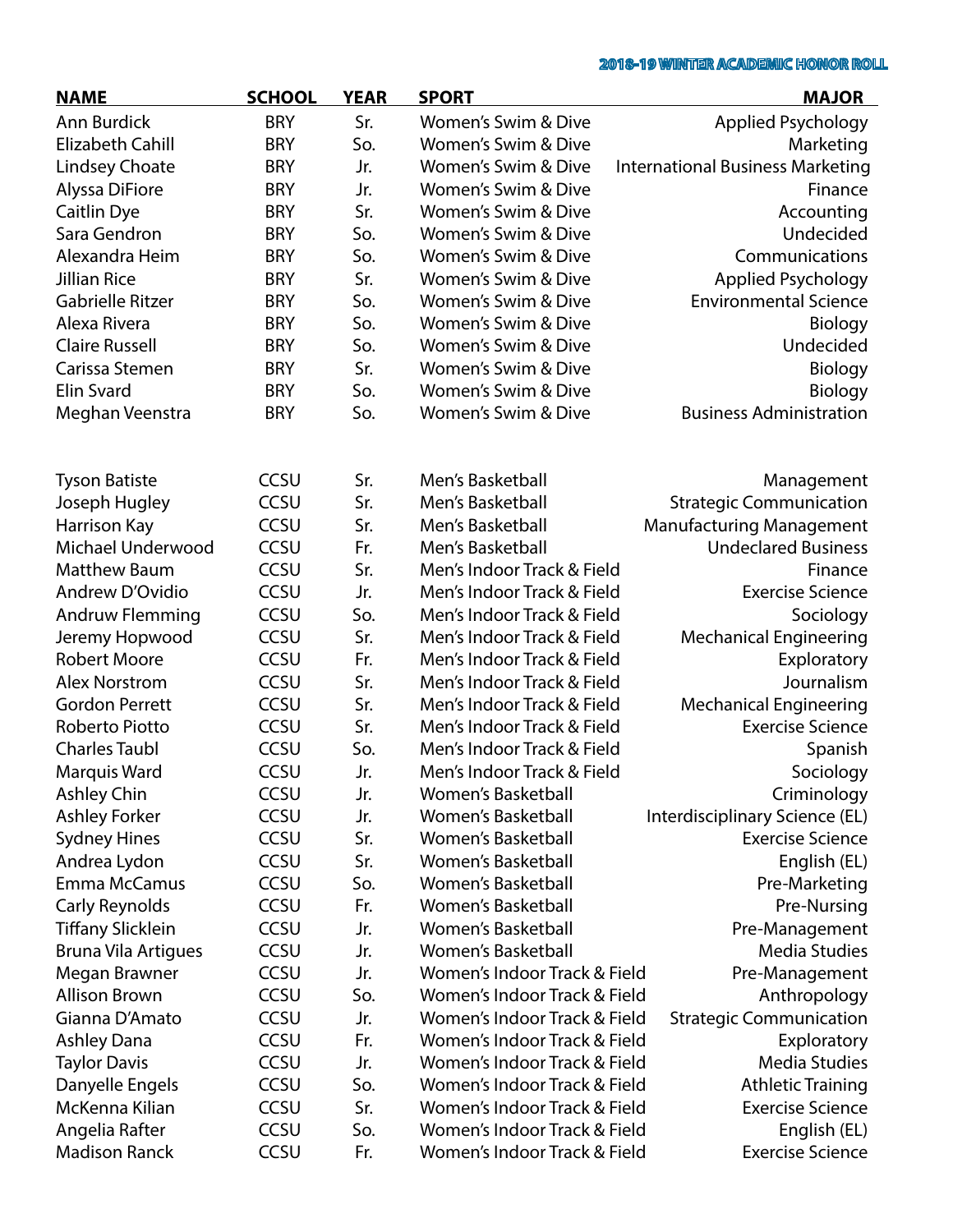| <b>NAME</b>              | <b>SCHOOL</b> | <b>YEAR</b> | <b>SPORT</b>                 | <b>MAJOR</b>                  |
|--------------------------|---------------|-------------|------------------------------|-------------------------------|
| Morgan Ricci             | CCSU          | Sr.         | Women's Indoor Track & Field | <b>Biomolecular Sciences</b>  |
| Erin Brown               | CCSU          | So.         | Women's Swim & Dive          | <b>Nursing</b>                |
| <b>Aidan Devers</b>      | CCSU          | Sr.         | Women's Swim & Dive          | Marketing                     |
| <b>Grace Fredricks</b>   | CCSU          | Jr.         | Women's Swim & Dive          | <b>Psychological Science</b>  |
| Valentina Gomez          | CCSU          | Sr.         | Women's Swim & Dive          | Marketing                     |
| Destiny Johnson          | CCSU          | Fr.         | Women's Swim & Dive          | English (EL)                  |
| Reagan Kenney            | CCSU          | Jr.         | Women's Swim & Dive          | <b>Political Science</b>      |
| Jennette King            | CCSU          | Fr.         | Women's Swim & Dive          | Pre-Nursing                   |
| Alexandra Lindgren       | CCSU          | Fr.         | Women's Swim & Dive          | <b>Biomolecular Sciences</b>  |
| Erika Maercklein         | <b>CCSU</b>   | Jr.         | Women's Swim & Dive          | Biology                       |
| <b>Hallie Perrin</b>     | CCSU          | So.         | Women's Swim & Dive          | Biology                       |
| Kaitlyn Troy             | CCSU          | Sr.         | Women's Swim & Dive          | Biology                       |
| Jessica Cadez            | <b>DUQ</b>    | Fr.         | Bowling                      | Pharmacy                      |
| Megan Cook               | <b>DUQ</b>    | Jr.         | Bowling                      | Education                     |
| Allison Hresko           | <b>DUQ</b>    | So.         | Bowling                      | Education                     |
| Sarah Kirkpatrick        | <b>DUQ</b>    | So.         | Bowling                      | Pharmacy                      |
| Lauren Mayberry          | <b>DUQ</b>    | Jr.         | Bowling                      | Education                     |
| Elizabeth Petkac         | <b>DUQ</b>    | Jr.         | Bowling                      | Pharmacy                      |
| <b>Cassidy Powers</b>    | <b>DUQ</b>    | Gr.         | Bowling                      | Physician Assistant           |
| Jessica Sacks            | <b>DUQ</b>    | Fr.         | Bowling                      | Education                     |
|                          |               |             |                              |                               |
| Shaniyah Caul            | <b>FDU</b>    | Fr.         | Women's Indoor Track & Field | <b>Sports Administration</b>  |
| <b>Gabrielle Charles</b> | <b>FDU</b>    | Fr.         | Women's Indoor Track & Field | <b>Sports Administration</b>  |
| Gabriela Coimba          | <b>FDU</b>    | Fr.         | Women's Indoor Track & Field | <b>Nursing</b>                |
| <b>Ashleigh Convery</b>  | <b>FDU</b>    | Fr.         | Women's Indoor Track & Field | Forensic Psychology           |
| Daniella Griffith        | <b>FDU</b>    | Fr.         | Women's Indoor Track & Field | Undeclared                    |
| Elizabeth Peppernick     | <b>FDU</b>    | So.         | Women's Indoor Track & Field | Accounting                    |
| <b>Jade Searles</b>      | <b>FDU</b>    | Fr.         | Women's Indoor Track & Field | Biology                       |
| Hammad Abdallah          | <b>FDU</b>    | Jr.         | Men's Indoor Track & Field   | Finance                       |
| <b>Justin Cadas</b>      | <b>FDU</b>    | Fr.         | Men's Indoor Track & Field   | <b>Electrical Engineering</b> |
| <b>Francis Ferrara</b>   | <b>FDU</b>    | Jr.         | Men's Indoor Track & Field   | <b>Sports Administration</b>  |
| Christopher Graham       | <b>FDU</b>    | Fr.         | Men's Indoor Track & Field   | Undeclared                    |
| Amos Kipchirchir         | <b>FDU</b>    | Sr.         | Men's Indoor Track & Field   | Science                       |
| <b>Brandon Malone</b>    | <b>FDU</b>    | Fr.         | Men's Indoor Track & Field   | <b>Computer Science</b>       |
| Taeco O'Garro            | <b>FDU</b>    | Fr.         | Men's Indoor Track & Field   | <b>Sports Administration</b>  |
| Keion Oglesby            | <b>FDU</b>    | Fr.         | Men's Indoor Track & Field   | <b>Mechanical Engineering</b> |
| Jacob Simon              | <b>FDU</b>    | Gr.         | Men's Indoor Track & Field   | <b>Sports Administration</b>  |
| Melissa Castro           | <b>FDU</b>    | Fr.         | Fencing                      | Accounting                    |
| Amanda Cilley            | <b>FDU</b>    | So.         | Fencing                      | Psychology                    |
| Carly Edelman            | <b>FDU</b>    | Sr.         | Fencing                      | English                       |
| <b>Shea Sanders</b>      | <b>FDU</b>    | So.         | Fencing                      | Psychology                    |
| Amanda Chrzanowski       | <b>FDU</b>    | So.         | Bowling                      | Biology                       |
| Deborah Epps             | <b>FDU</b>    | So.         | Bowling                      | Biology                       |
| Samantha Hart            | <b>FDU</b>    | Jr.         | Bowling                      | Communications/Journalism     |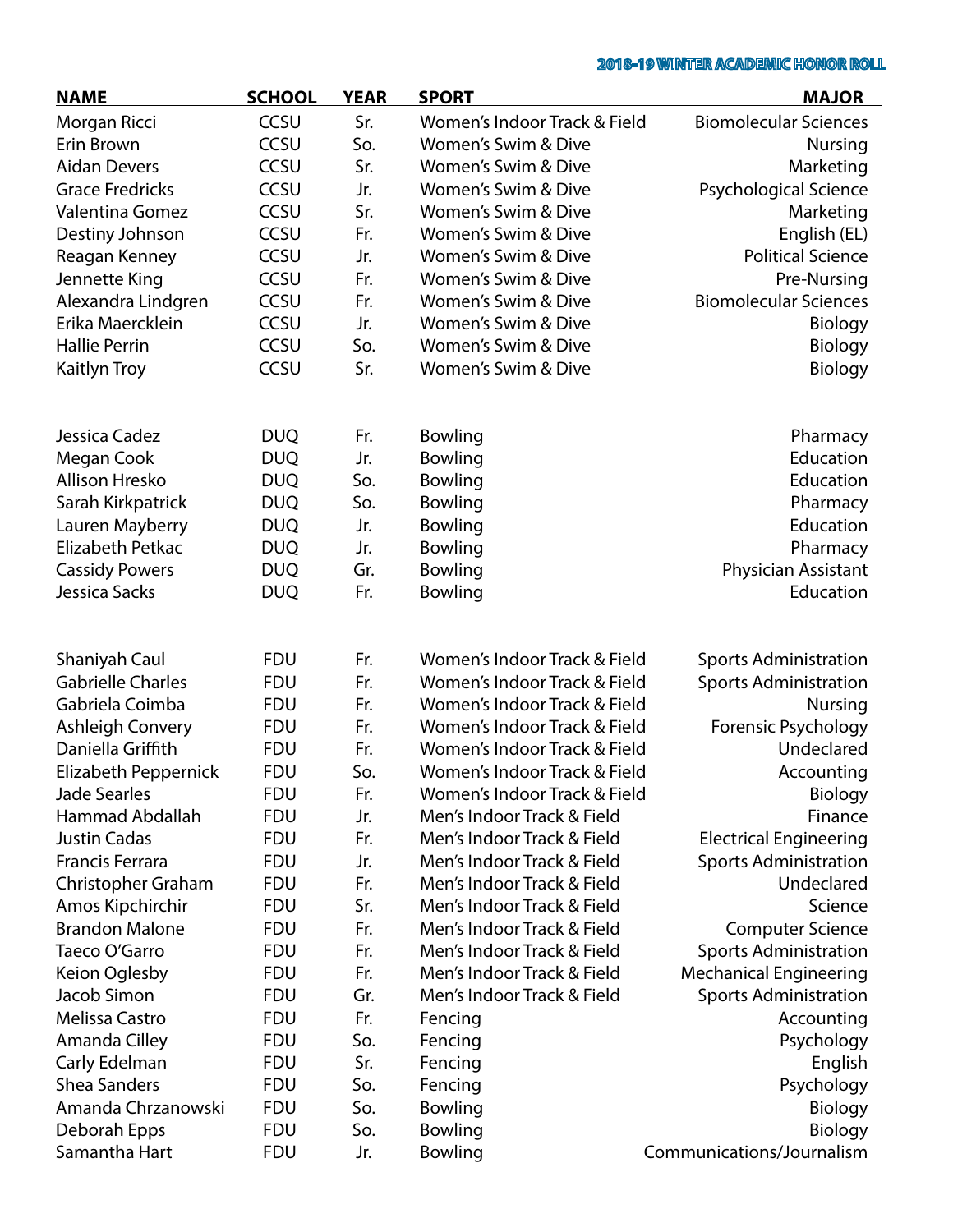| <b>NAME</b>              | <b>SCHOOL</b> | <b>YEAR</b> | <b>SPORT</b>                 | <b>MAJOR</b>                       |
|--------------------------|---------------|-------------|------------------------------|------------------------------------|
| Jenna Henderson          | <b>FDU</b>    | So.         | Bowling                      | Humanities                         |
| Aimee Sherman            | <b>FDU</b>    | So.         | Bowling                      | Biology                            |
| Courtney Blankenship     | <b>FDU</b>    | Jr.         | <b>Women's Basketball</b>    | Psychology                         |
| Jenna Clark              | <b>FDU</b>    | Jr.         | <b>Women's Basketball</b>    | Accounting                         |
| <b>Madelynn Comly</b>    | <b>FDU</b>    | Sr.         | <b>Women's Basketball</b>    | <b>Nursing</b>                     |
| Emanuella Edoka          | <b>FDU</b>    | Gr.         | <b>Women's Basketball</b>    | <b>Business Administration</b>     |
| Peniel M'bikata          | <b>FDU</b>    | Sr.         | Women's Basketball           | Criminology                        |
| <b>Rachael Niles</b>     | <b>FDU</b>    | Fr.         | <b>Women's Basketball</b>    | <b>Biology HPHY</b>                |
| Madeline Selvaggi        | <b>FDU</b>    | Fr.         | <b>Women's Basketball</b>    | <b>Nursing</b>                     |
| Lucia Serrano-Ranz       | <b>FDU</b>    | Sr.         | <b>Women's Basketball</b>    | Communications                     |
| Natalie Zamora           | <b>FDU</b>    | Sr.         | <b>Women's Basketball</b>    | Accounting                         |
| Marc Dadika              | <b>FDU</b>    | Fr.         | Men's Basketball             | <b>Sports Administration</b>       |
| Pat McNamara             | <b>FDU</b>    | Jr.         | Men's Basketball             | <b>Business Administration</b>     |
|                          |               |             |                              |                                    |
| <b>Ousmane Ndim</b>      | LIU           | Fr.         | Men's Basketball             | <b>Computer Science</b>            |
| Julius van Sauers        | LIU           | Jr.         | Men's Basketball             | Marketing                          |
| Autumn Ashe              | LIU           | Jr.         | <b>Women's Basketball</b>    | <b>Nursing</b>                     |
| Kiara Bell               | LIU           | Fr.         | <b>Women's Basketball</b>    | Psychology                         |
| Camille Gray             | LIU           | Fr.         | <b>Women's Basketball</b>    | <b>Health Science</b>              |
| Seneca Richards          | LIU           | Sr.         | Women's Basketball           | Psychology                         |
| <b>Brandy Thomas</b>     | LIU           | Fr.         | Women's Basketball           | Psychology                         |
| <b>Ryan Weise</b>        | LIU           | Fr.         | <b>Women's Basketball</b>    | <b>Sports Management</b>           |
| <b>Clinton Belle</b>     | LIU           | Sr.         | Men's Indoor Track & Field   | <b>Occupational Therapy</b>        |
| Logan Jones              | LIU           | Sr.         | Men's Indoor Track & Field   | Sociology-Anthropology             |
| <b>Jared Lovelace</b>    | LIU           | Jr.         | Men's Indoor Track & Field   | <b>Political Science</b>           |
| Roderick Moodie          | LIU           | Sr.         | Men's Indoor Track & Field   | <b>Business Administration MBA</b> |
| <b>Timothy Roberts</b>   | LIU           | Fr.         | Men's Indoor Track & Field   | Physics                            |
| <b>Collin Sewell</b>     | LIU           | Jr.         | Men's Indoor Track & Field   | <b>Health Science</b>              |
| <b>Beresford Sweeney</b> | LIU           | Jr.         | Men's Indoor Track & Field   | <b>Sports Management</b>           |
| Krishna White            | LIU           | Sr.         | Men's Indoor Track & Field   | <b>Sports Science</b>              |
| <b>Braylon Wilkerson</b> | LIU           | Sr.         | Men's Indoor Track & Field   | <b>Athletic Training</b>           |
| <b>Caleb Williams</b>    | LIU           | Sr.         | Men's Indoor Track & Field   | <b>Health Science</b>              |
| <b>Ashley Blackwell</b>  | LIU           | So.         | Women's Indoor Track & Field | <b>Athletic Training</b>           |
| <b>Elizabeth Burton</b>  | LIU           | Jr.         | Women's Indoor Track & Field | <b>Health Science</b>              |
| Cayla Coleman            | LIU           | Sr.         | Women's Indoor Track & Field | <b>Occupational Therapy</b>        |
| Stephanie Esogenwune     | LIU           | Jr.         | Women's Indoor Track & Field | <b>Political Science</b>           |
| Tara Hernandez           | LIU           | So.         | Women's Indoor Track & Field | <b>Sports Science</b>              |
| Eugenie Hue              | LIU           | Sr.         | Women's Indoor Track & Field | <b>Sports Science</b>              |
| <b>Shantae McDonald</b>  | LIU           | Sr.         | Women's Indoor Track & Field | <b>Political Science</b>           |
| <b>Stephanie Reyes</b>   | LIU           | So.         | Women's Indoor Track & Field | Psychology                         |
| Hyseh Taylor             | LIU           | Fr.         | Women's Indoor Track & Field | <b>Political Science</b>           |
| Sarah Florence           | LIU           | So.         | Bowling                      | <b>Health Science</b>              |
| Kellie Frain             | LIU           | So.         | Bowling                      | <b>Health Care Management</b>      |
| Kayla Johnson            | LIU           | Sr.         | Bowling                      | <b>Computer Science</b>            |
| <b>Tyler Karpinecz</b>   | LIU           | Jr.         | Bowling                      | <b>Health Science</b>              |
| Jennifer Roback          | LIU           | So.         | Bowling                      | Journalism                         |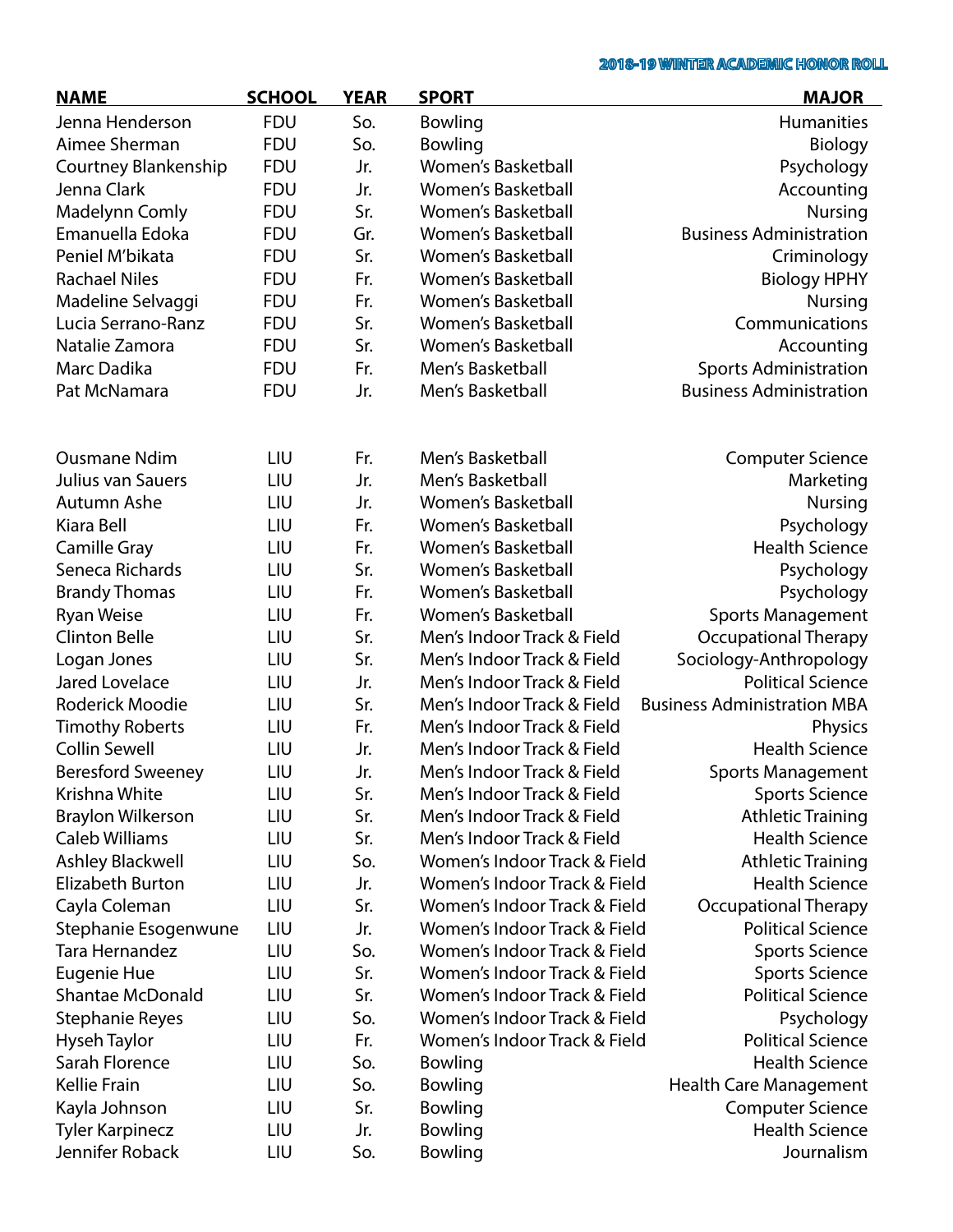| <b>NAME</b>              | <b>SCHOOL</b> | <b>YEAR</b> | <b>SPORT</b>                 | <b>MAJOR</b>                     |
|--------------------------|---------------|-------------|------------------------------|----------------------------------|
| Lydia Amon               | LIU           | Fr.         | Women's Swim & Dive          | <b>Nursing</b>                   |
| Kyleigh Barao            | LIU           | So.         | Women's Swim & Dive          | Journalism                       |
| <b>Mackenzie Burnett</b> | LIU           | Fr.         | Women's Swim & Dive          | Biochemistry                     |
| <b>Madison Carrigan</b>  | LIU           | Sr.         | Women's Swim & Dive          | Media Arts                       |
| <b>Addison Donahue</b>   | LIU           | So.         | Women's Swim & Dive          | <b>Nursing</b>                   |
| Jacqueline Grabowski     | LIU           | Fr.         | Women's Swim & Dive          | <b>Sports Science</b>            |
| Jodi Hawki               | LIU           | So.         | Women's Swim & Dive          | <b>Nursing</b>                   |
| Alyssa Juris             | LIU           | So.         | Women's Swim & Dive          | Journalism                       |
| Noemie Lacroiz Moreau    | LIU           | Jr.         | Women's Swim & Dive          | <b>Business Management</b>       |
| Macie Madden             | LIU           | Fr.         | Women's Swim & Dive          | <b>Nursing</b>                   |
| <b>Nathalie Meyers</b>   | LIU           | Sr.         | Women's Swim & Dive          | Journalism                       |
| Amanda Peren             | LIU           | So.         | Women's Swim & Dive          | Middle Childhood Education       |
| Amanda San Juan          | LIU           | Fr.         | Women's Swim & Dive          | Biochemistry                     |
| Jeanne Touchette McGowan | LIU           | So.         | Women's Swim & Dive          | <b>Nursing</b>                   |
| Briana Vega              | LIU           | Sr.         | Women's Swim & Dive          | <b>Sports Science</b>            |
|                          |               |             |                              |                                  |
| <b>Nathanial Bald</b>    | <b>MSM</b>    | So.         | Men's Indoor Track & Field   | <b>Economics &amp; French</b>    |
| <b>Samuel Barber</b>     | <b>MSM</b>    | Fr.         | Men's Indoor Track & Field   | Communications                   |
| <b>Brandon Briscoe</b>   | <b>MSM</b>    | So.         | Men's Indoor Track & Field   | Accounting & Forensic Accounting |
| Jonathan Burns           | <b>MSM</b>    | Sr.         | Men's Indoor Track & Field   | <b>Sports Management</b>         |
| Paul Fagnano             | <b>MSM</b>    | Fr.         | Men's Indoor Track & Field   | Undeclared                       |
| Sean Fahey               | <b>MSM</b>    | So.         | Men's Indoor Track & Field   | Theology & Philosophy            |
| Killian Hayes            | <b>MSM</b>    | Jr.         | Men's Indoor Track & Field   | <b>International Studies</b>     |
| Andrew Jackson           | <b>MSM</b>    | Fr.         | Men's Indoor Track & Field   | Undeclared                       |
| Johnathon Johnson        | <b>MSM</b>    | Jr.         | Men's Indoor Track & Field   | Chemistry                        |
| Alexander Langan         | <b>MSM</b>    | Jr.         | Men's Indoor Track & Field   | Economics                        |
| Dylan LaNoue             | <b>MSM</b>    | Fr.         | Men's Indoor Track & Field   | Undeclared                       |
| <b>Tyler Moore</b>       | <b>MSM</b>    | So.         | Men's Indoor Track & Field   | <b>Business</b>                  |
| Collin Riviello          | <b>MSM</b>    | Jr.         | Men's Indoor Track & Field   | English                          |
| Dhane Schmelyun          | <b>MSM</b>    | So.         | Men's Indoor Track & Field   | <b>Biology</b>                   |
| Samuel Shinn             | <b>MSM</b>    | Jr.         | Men's Indoor Track & Field   | Accounting                       |
| <b>Andrew Stetser</b>    | <b>MSM</b>    | Fr.         | Men's Indoor Track & Field   | <b>Education &amp; History</b>   |
| Colin Waitzman           | <b>MSM</b>    | Sr.         | Men's Indoor Track & Field   | <b>Sports Management</b>         |
| Collin Wilson            | <b>MSM</b>    | Fr.         | Men's Indoor Track & Field   | Education                        |
| Kayla Agentowicz         | <b>MSM</b>    | Jr.         | <b>Women's Basketball</b>    | <b>Health Sciences</b>           |
| <b>Bridget Birkhead</b>  | <b>MSM</b>    | So.         | <b>Women's Basketball</b>    | <b>Elementary Education</b>      |
| <b>Kendall Bresee</b>    | <b>MSM</b>    | Jr.         | <b>Women's Basketball</b>    | <b>Criminal Justice</b>          |
| Maqui Carrillo Ade       | <b>MSM</b>    | Fr.         | <b>Women's Basketball</b>    | Undeclared                       |
| <b>Delaney Connors</b>   | <b>MSM</b>    | Fr.         | <b>Women's Basketball</b>    | <b>Elementary Education</b>      |
| Rebecca Lee              | <b>MSM</b>    | So.         | Women's Basketball           | Undeclared                       |
| Jatarrikah Settle        | <b>MSM</b>    | So.         | <b>Women's Basketball</b>    | Undeclared                       |
| Daly Sullivan            | <b>MSM</b>    | So.         | <b>Women's Basketball</b>    | <b>Bio Chemistry</b>             |
| Jameela Buchanan         | <b>MSM</b>    | Jr.         | Women's Indoor Track & Field | <b>Biology</b>                   |
| Paige Buchanan           | <b>MSM</b>    | Fr.         | Women's Indoor Track & Field | Undeclared                       |
| <b>Emily Eckard</b>      | <b>MSM</b>    | Fr.         | Women's Indoor Track & Field | Undeclared                       |
| Vanessa Forte            | <b>MSM</b>    | Fr.         | Women's Indoor Track & Field | Undeclared                       |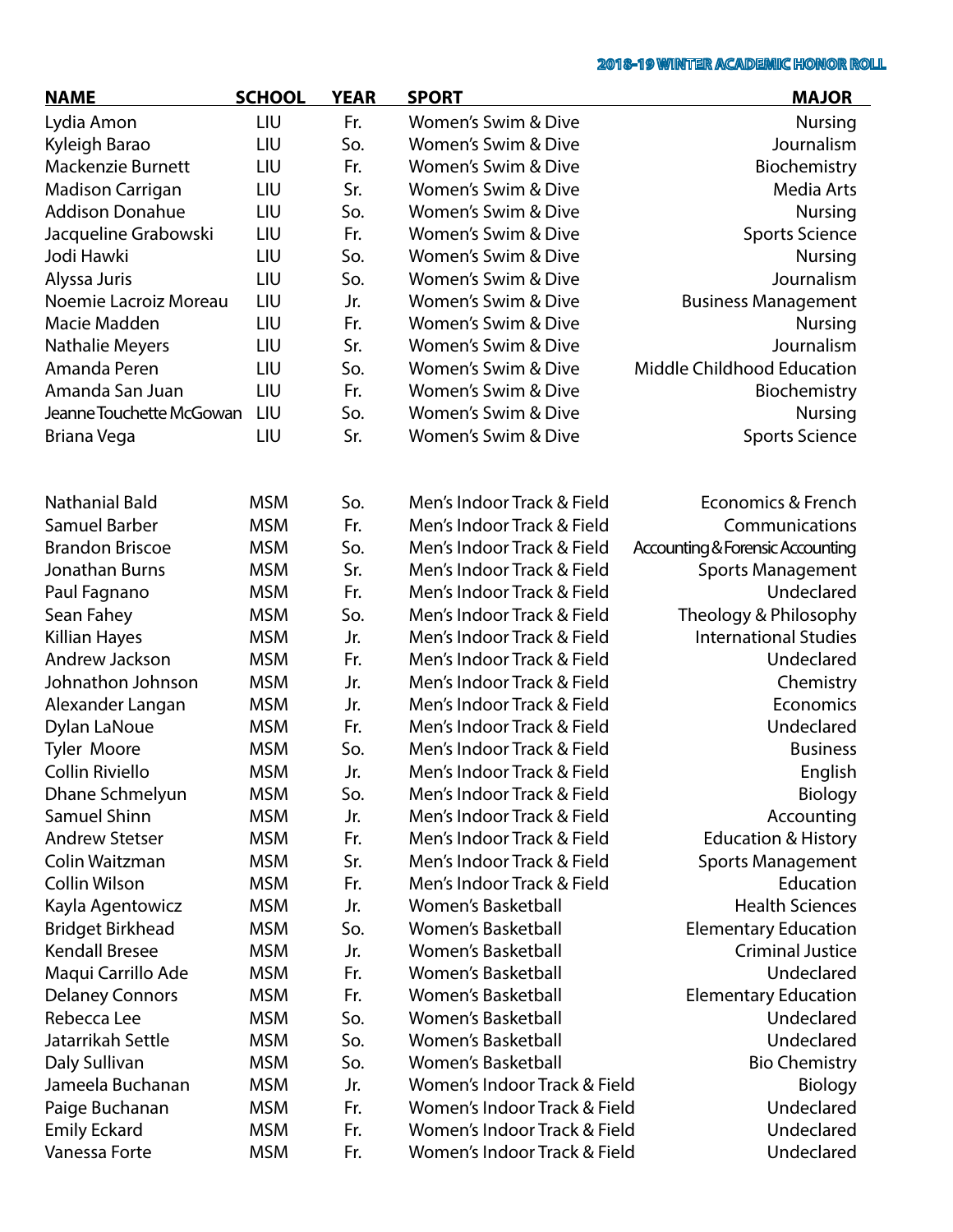| <b>NAME</b>                 | <b>SCHOOL</b> | <b>YEAR</b> | <b>SPORT</b>                   | <b>MAJOR</b>                                         |
|-----------------------------|---------------|-------------|--------------------------------|------------------------------------------------------|
| <b>Kielce Gussie</b>        | <b>MSM</b>    | Sr.         | Women's Indoor Track & Field   | Theology                                             |
| <b>Courtney Hawkins</b>     | <b>MSM</b>    | Fr.         | Women's Indoor Track & Field   | Undeclared                                           |
| Kenna Hopkins               | <b>MSM</b>    | Fr.         | Women's Indoor Track & Field   | Undeclared                                           |
| Erin Jaskot                 | <b>MSM</b>    | Gr.         | Women's Indoor Track & Field   | <b>MBA</b>                                           |
| Dominique Jeffery           | <b>MSM</b>    | Fr.         | Women's Indoor Track & Field   | Undeclared                                           |
| Alexandra Kay               | <b>MSM</b>    | So.         | Women's Indoor Track & Field   | Education                                            |
| <b>Grace King</b>           | <b>MSM</b>    | Jr.         | Women's Indoor Track & Field   | <b>Biology</b>                                       |
| Madeline Kole               | <b>MSM</b>    | Jr.         | Women's Indoor Track & Field   | <b>Elementary Education</b>                          |
| Jesslyn Manni               | <b>MSM</b>    | Jr.         | Women's Indoor Track & Field   | <b>Elementary Education</b>                          |
| Najae Nickerson             | <b>MSM</b>    | So.         | Women's Indoor Track & Field   | <b>Criminal Justice</b>                              |
| Stella Noecker              | <b>MSM</b>    | Fr.         | Women's Indoor Track & Field   | Undeclared                                           |
| Sarah Pernell               | <b>MSM</b>    | Fr.         | Women's Indoor Track & Field   | Undeclared                                           |
| Adria Pirozzi               | <b>MSM</b>    | So.         | Women's Indoor Track & Field   | Biochemistry                                         |
| <b>Isabel Russel</b>        | <b>MSM</b>    | Sr.         | Women's Indoor Track & Field   | <b>History</b>                                       |
| Erin Sample                 | <b>MSM</b>    | Sr.         | Women's Indoor Track & Field   | Theology                                             |
| <b>Carly Tatarek</b>        | <b>MSM</b>    | Jr.         | Women's Indoor Track & Field   | <b>Business</b>                                      |
| Chelsea Wright              | <b>MSM</b>    | Jr.         | Women's Indoor Track & Field   | Biology                                              |
| Bryanna Youtzy              | <b>MSM</b>    | Sr.         | Women's Indoor Track & Field   | Accounting                                           |
| <b>Gabrielle Benedictis</b> | <b>MSM</b>    | So.         | Women's Swim & Dive            | Philosophy & Spanish                                 |
| <b>Haley Bodner</b>         | <b>MSM</b>    | Fr.         | Women's Swim & Dive            | Education                                            |
| <b>Catherine Davis</b>      | <b>MSM</b>    | Fr.         | Women's Swim & Dive            | English                                              |
| Magdelana DeTar             | <b>MSM</b>    | Jr.         | Women's Swim & Dive            | Biology                                              |
| Alyssa Felos                | <b>MSM</b>    | Sr.         | Women's Swim & Dive            | <b>Business</b>                                      |
| Eliza Felos                 | <b>MSM</b>    | So.         | Women's Swim & Dive            | Political Science & International Studies            |
| Laura Kingham               | <b>MSM</b>    | Jr.         | Women's Swim & Dive            | Biology                                              |
| <b>Catherine Mann</b>       | <b>MSM</b>    | Sr.         | Women's Swim & Dive            | Communications                                       |
| <b>Meghan McCarthy</b>      | <b>MSM</b>    | Sr.         | Women's Swim & Dive            | <b>Elementary Education</b>                          |
| <b>Madeline McGraw</b>      | <b>MSM</b>    | Sr.         | Women's Swim & Dive            | <b>Elementary Education</b>                          |
| Lizanne Passaro             | <b>MSM</b>    | So.         | Women's Swim & Dive            | Biology                                              |
| Brianna Rizzo               | <b>MSM</b>    | Jr.         | Women's Swim & Dive            | Theology & Psychology                                |
| Laci Vickery                | <b>MSM</b>    | Sr.         | <b>Women's Swim &amp; Dive</b> | <b>International Studies &amp; Political Science</b> |
| Matt Becht                  | <b>MSM</b>    | Fr.         | Men's Basketball               | Undeclared                                           |
| <b>Collin Nnamene</b>       | <b>MSM</b>    | Fr.         | Men's Basketball               | Undeclared                                           |
| <b>Haley Buser</b>          | <b>MSM</b>    | Fr.         | Bowling                        | Education                                            |
| <b>Barbara Hawes</b>        | <b>MSM</b>    | Fr.         | Bowling                        | Undeclared                                           |
| Danielle Milo               | <b>MSM</b>    | Fr.         | Bowling                        | Undeclared                                           |
|                             |               |             |                                |                                                      |
| Sayveon McEwen              | <b>RMU</b>    | Jr.         | Men's Basketball               | Organizational Leadership                            |
| Dante Treacy                | <b>RMU</b>    | Fr.         | Men's Basketball               | Undecided                                            |
| Nia Adams                   | <b>RMU</b>    | Sr.         | <b>Women's Basketball</b>      | Communication                                        |
| Nina Augustin               | <b>RMU</b>    | So.         | <b>Women's Basketball</b>      | Management                                           |
| Megan Callahan              | <b>RMU</b>    | So.         | <b>Women's Basketball</b>      | <b>Criminal Justice</b>                              |
| Laura Carrasco              | <b>RMU</b>    | So.         | Women's Basketball             | Engineering                                          |
| <b>Esther Castedo</b>       | <b>RMU</b>    | Fr.         | Women's Basketball             | Management                                           |
| Julia Chadwick              | <b>RMU</b>    | Fr.         | <b>Women's Basketball</b>      | Finance                                              |
| Shakema Dashiell            | <b>RMU</b>    | Sr.         | Women's Basketball             | <b>Counseling Psychology</b>                         |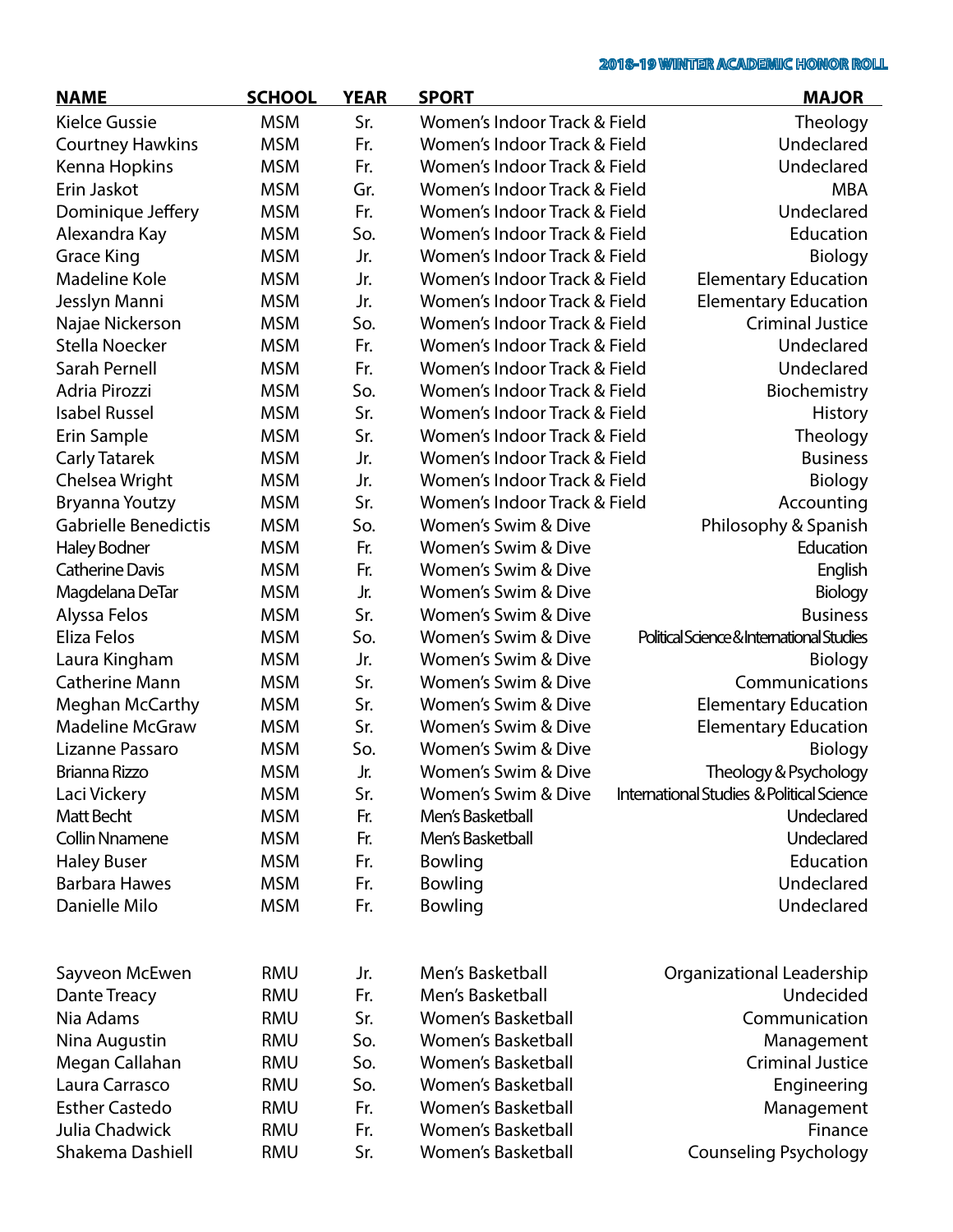| <b>NAME</b>              | <b>SCHOOL</b> | <b>YEAR</b> | <b>SPORT</b>                                               | <b>MAJOR</b>                        |
|--------------------------|---------------|-------------|------------------------------------------------------------|-------------------------------------|
| Nneka Ezeigbo            | <b>RMU</b>    | Jr.         | Women's Basketball                                         | Psychology                          |
| Honoka Ikematsu          | <b>RMU</b>    | So.         | <b>Women's Basketball</b>                                  | Psychology                          |
| Irekpitan Ozzy-Momodu    | <b>RMU</b>    | So.         | <b>Women's Basketball</b>                                  | Communication                       |
| Nadege Pluviose          | <b>RMU</b>    | Jr.         | <b>Women's Basketball</b>                                  | Management                          |
| Isabella Posset          | <b>RMU</b>    | Fr.         | <b>Women's Basketball</b>                                  | <b>Undecided Business</b>           |
| <b>Natalie Villaflor</b> | <b>RMU</b>    | Fr.         | Women's Basketball                                         | English                             |
| <b>Brynn Adams</b>       | <b>RMU</b>    | Sr.         | Women's Indoor Track & Field                               | Engineering                         |
| Alyssa Alberghini        | <b>RMU</b>    | Jr.         | Women's Indoor Track & Field                               | <b>Criminal Justice</b>             |
| Paige Bonin              | <b>RMU</b>    | Fr.         | Women's Indoor Track & Field                               | Cyber Forensics & Info Security     |
| Sam Buck                 | <b>RMU</b>    | Sr.         | Women's Indoor Track & Field                               | Communication                       |
| Anna Chasovskaia         | <b>RMU</b>    | Jr.         | Women's Indoor Track & Field                               | Economics / Finance                 |
| Sami Felton              | <b>RMU</b>    | So.         | Women's Indoor Track & Field                               | Engineering                         |
| Nicole Florio            | <b>RMU</b>    | Sr.         | Women's Indoor Track & Field                               | Accounting                          |
| Martha Gardner           | <b>RMU</b>    | So.         | Women's Indoor Track & Field                               | <b>Actuarial Science</b>            |
| Tara Gologram            | <b>RMU</b>    | Fr.         | Women's Indoor Track & Field                               | Biology                             |
| <b>Lilly Harnish</b>     | <b>RMU</b>    | Sr.         | Women's Indoor Track & Field                               | Finance                             |
| Kaitlyn Hawkins          | <b>RMU</b>    | So.         | Women's Indoor Track & Field                               | Early Childhood & Special Education |
| Ivanna Jones             | <b>RMU</b>    | Jr.         | Women's Indoor Track & Field                               | <b>Biology</b>                      |
| <b>Estelle Katende</b>   | <b>RMU</b>    | So.         | Women's Indoor Track & Field                               | Engineering                         |
| Laura Lintelman          | <b>RMU</b>    | Fr.         | Women's Indoor Track & Field                               | Undecided                           |
| <b>Taylor Mears</b>      | <b>RMU</b>    | Fr.         | Women's Indoor Track & Field                               | Nursing                             |
| <b>Alexis Mullarkey</b>  | <b>RMU</b>    | Fr.         | Women's Indoor Track & Field                               | <b>Nursing</b>                      |
| <b>Kendall Noel</b>      | <b>RMU</b>    | Gr.         | Women's Indoor Track & Field                               | <b>Engineering Management</b>       |
| <b>Brooke Oldfin</b>     | <b>RMU</b>    | So.         | Women's Indoor Track & Field                               | Psychology                          |
| Nina Radisavljevic       | <b>RMU</b>    | So.         | Women's Indoor Track & Field                               | Finance                             |
| Jordan Redinger          | <b>RMU</b>    | So.         | Women's Indoor Track & Field                               | <b>History</b>                      |
| Tara Richardson          | <b>RMU</b>    | So.         | Women's Indoor Track & Field                               | <b>Nursing</b>                      |
| Zoe Roush                | <b>RMU</b>    | Fr.         | Women's Indoor Track & Field                               | Undecided                           |
| Harley Stuebgen          | <b>RMU</b>    | So.         | Women's Indoor Track & Field                               | Marketing                           |
|                          |               |             |                                                            |                                     |
| Kelly Arsenault          | <b>SHU</b>    | So.         | Women's Indoor Track & Field                               | <b>Health Science</b>               |
| Tara Brody               | <b>SHU</b>    | Fr.         | Women's Indoor Track & Field                               | Undecided                           |
| Kaylin Ciesluk           | <b>SHU</b>    | Jr.         | Women's Indoor Track & Field                               | English                             |
| Kerstyn Ciulla           | <b>SHU</b>    | Jr.         | Women's Indoor Track & Field                               | Nursing                             |
| <b>Emma Connolly</b>     | <b>SHU</b>    | So.         | Women's Indoor Track & Field                               | Undecided                           |
| Samantha Curran          | <b>SHU</b>    | Jr.         | Women's Indoor Track & Field                               | Psychology                          |
| Bianca De Lucia          | <b>SHU</b>    | Sr.         | Women's Indoor Track & Field                               | <b>Exercise Science</b>             |
| Brianna Degennaro        | <b>SHU</b>    | So.         | Women's Indoor Track & Field                               | Management                          |
| <b>Jody Dicicco</b>      | <b>SHU</b>    | Sr.         | Women's Indoor Track & FieldBusiness Economics and Finance |                                     |
| Gabriela Dos Santos      | <b>SHU</b>    | Fr.         | Women's Indoor Track & Field                               | <b>BA.GO</b>                        |
| Sarah Dupuis             | <b>SHU</b>    | So.         | Women's Indoor Track & Field                               | <b>Nursing</b>                      |
| Jessica Failace          | <b>SHU</b>    | Sr.         | Women's Indoor Track & Field                               | Psychology                          |
| <b>Riley Finnigan</b>    | <b>SHU</b>    | So.         | Women's Indoor Track & Field                               | <b>Nursing</b>                      |
| Adriana Forcucci         | <b>SHU</b>    | Jr.         | Women's Indoor Track & Field                               | Psychology                          |
| Julia Harrison           | <b>SHU</b>    | Fr.         | Women's Indoor Track & Field                               | Undecided                           |
| <b>Kristine Hawkins</b>  | <b>SHU</b>    | So.         | Women's Indoor Track & Field                               | Neuroscience                        |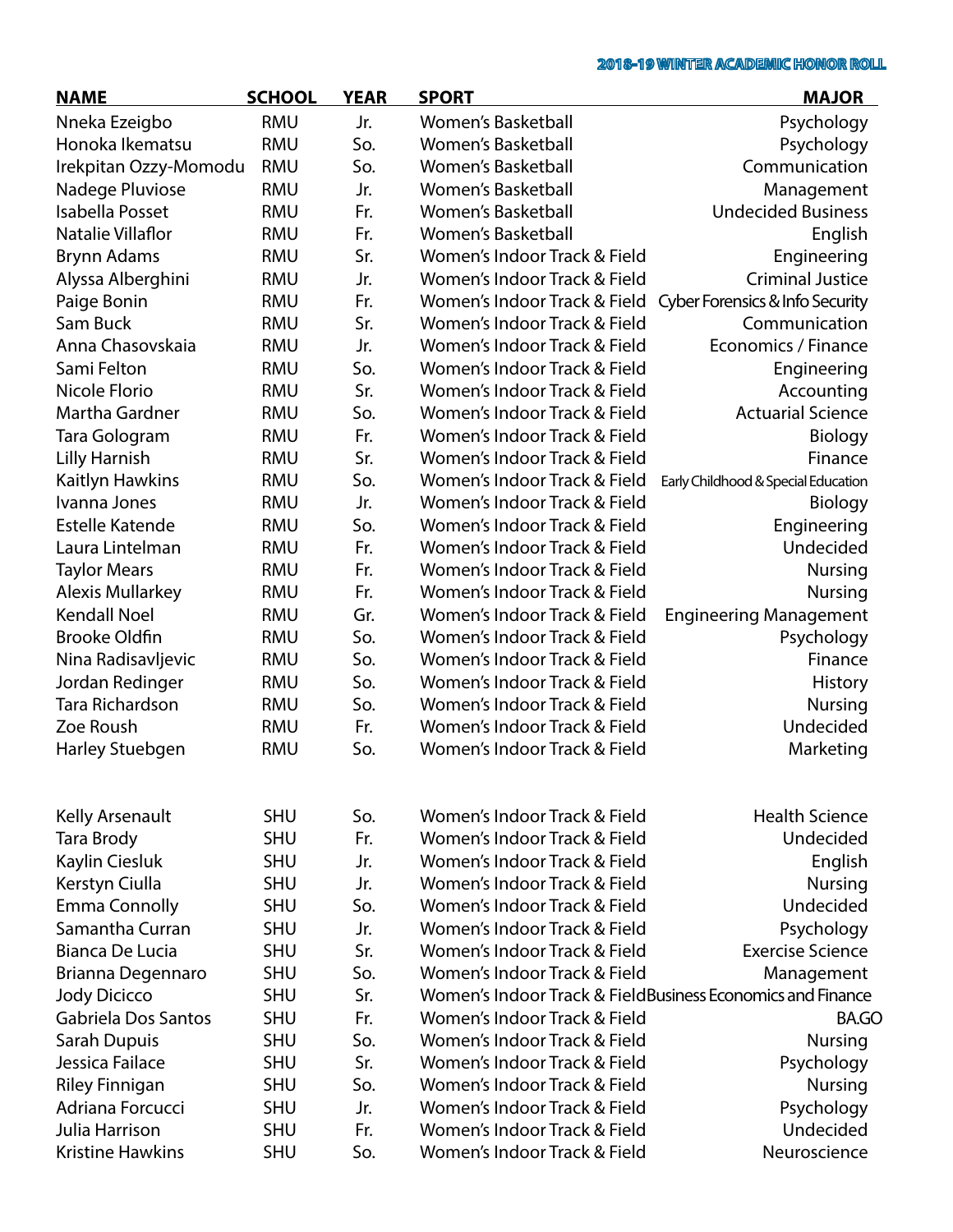| <b>NAME</b>               | <b>SCHOOL</b> | <b>YEAR</b> | <b>SPORT</b>                 | <b>MAJOR</b>                          |
|---------------------------|---------------|-------------|------------------------------|---------------------------------------|
| Kaitlin Hefty             | <b>SHU</b>    | Fr.         | Women's Indoor Track & Field | Marketing                             |
| Antonia Hoyos             | <b>SHU</b>    | Jr.         | Women's Indoor Track & Field | Management                            |
| Lisa Jacobsen             | <b>SHU</b>    | So.         | Women's Indoor Track & Field | <b>Nursing</b>                        |
| Erika Johnson             | <b>SHU</b>    | Sr.         | Women's Indoor Track & Field | <b>Nursing</b>                        |
| Abigail Johnson           | SHU           | So.         | Women's Indoor Track & Field | <b>Nursing</b>                        |
| Gaelyn Kattman            | SHU           | So.         | Women's Indoor Track & Field | <b>Nursing</b>                        |
| Alexa Kavarsky            | <b>SHU</b>    | Fr.         | Women's Indoor Track & Field | Undecided                             |
| <b>Molly Kearns</b>       | <b>SHU</b>    | Fr.         | Women's Indoor Track & Field | <b>Nursing</b>                        |
| Delaney Kimball           | <b>SHU</b>    | Jr.         | Women's Indoor Track & Field | <b>Nursing</b>                        |
| Devyn King                | SHU           | So.         | Women's Indoor Track & Field | Media Arts                            |
| Olivia Kneski             | SHU           | Fr.         | Women's Indoor Track & Field | Undecided                             |
| Julia Koenig              | <b>SHU</b>    | Jr.         | Women's Indoor Track & Field | <b>Nursing</b>                        |
| Makayla Laird             | <b>SHU</b>    | So.         | Women's Indoor Track & Field | <b>Criminal Justice</b>               |
| Brianna Lavinier          | <b>SHU</b>    | Sr.         | Women's Indoor Track & Field | Psychology                            |
| Victoria Lynch            | SHU           | Sr.         | Women's Indoor Track & Field | <b>Exercice Science</b>               |
| Jaime Maggio              | SHU           | So.         | Women's Indoor Track & Field | Undecided                             |
| Danielle Mannino          | <b>SHU</b>    | Sr.         | Women's Indoor Track & Field | <b>Exercice Science</b>               |
| Gessica Mongelli          | <b>SHU</b>    | So.         | Women's Indoor Track & Field | <b>Exercice Science</b>               |
| Sierrah Rich              | <b>SHU</b>    | Fr.         | Women's Indoor Track & Field | Undecided                             |
| Carly Rondeau             | SHU           | Jr.         | Women's Indoor Track & Field | Biology                               |
| Lauren Tanner             | <b>SHU</b>    | Jr.         | Women's Indoor Track & Field | <b>Nursing</b>                        |
| Brenna Thibodeau          | <b>SHU</b>    | So.         | Women's Indoor Track & Field | Undecided                             |
| Jacqueline Thorne         | <b>SHU</b>    | Jr.         | Women's Indoor Track & Field | <b>Nursing</b>                        |
| <b>Shelby Trentini</b>    | <b>SHU</b>    | Jr.         | Women's Indoor Track & Field | <b>Nursing</b>                        |
| Gabrielle Vega            | SHU           | Jr.         | Women's Indoor Track & Field | Interdisciplinary Studies             |
| <b>Emily Weiss</b>        | SHU           | Jr.         | Women's Indoor Track & Field | <b>Interdisciplinary Studies</b>      |
| Olivia Weiss              | <b>SHU</b>    | Jr.         | Women's Indoor Track & Field | Management                            |
| <b>Bonnie Wilder</b>      | <b>SHU</b>    | Jr.         | Women's Indoor Track & Field | <b>Exercice Science</b>               |
| Kwame Adzenyah            | <b>SHU</b>    | Sr.         | Men's Indoor Track & Field   | Marketing                             |
| Phillip Almodovar         | <b>SHU</b>    | Jr.         | Men's Indoor Track & Field   | <b>Business Economics and Finance</b> |
| <b>Liam Atkins</b>        | <b>SHU</b>    | Fr.         | Men's Indoor Track & Field   | Finance                               |
| <b>Gilmar Barrios</b>     | <b>SHU</b>    | Jr.         | Men's Indoor Track & Field   | <b>Exercise Science</b>               |
| Corry Brinken             | <b>SHU</b>    | So.         | Men's Indoor Track & Field   | Undecided                             |
| <b>Christopher Gillis</b> | <b>SHU</b>    | So.         | Men's Indoor Track & Field   | Accounting                            |
| <b>Ryan Corbett</b>       | <b>SHU</b>    | So.         | Men's Indoor Track & Field   | Hospitality                           |
| <b>Cameron Croce</b>      | <b>SHU</b>    | Fr.         | Men's Indoor Track & Field   | Undecided                             |
| Joshua Hadity             | <b>SHU</b>    | Sr.         | Men's Indoor Track & Field   | Psychology                            |
| <b>Justin Klotz</b>       | <b>SHU</b>    | Jr.         | Men's Indoor Track & Field   | <b>Health Science</b>                 |
| <b>Minas Kostis</b>       | <b>SHU</b>    | Jr.         | Men's Indoor Track & Field   | <b>Health Science</b>                 |
| Dane Krchnavy             | SHU           | Gr.         | Men's Indoor Track & Field   | Finance & Investment Management       |
| <b>Thomas Lawless</b>     | SHU           | So.         | Men's Indoor Track & Field   | Social Work                           |
| Nicholas Malzone          | <b>SHU</b>    | So.         | Men's Indoor Track & Field   | <b>Mathematics</b>                    |
| Nicholas Pandolfo         | <b>SHU</b>    | Jr.         | Men's Indoor Track & Field   | <b>Communication Studies</b>          |
| <b>Brandon Parker</b>     | <b>SHU</b>    | Sr.         | Men's Indoor Track & Field   | <b>History</b>                        |
| Nicholas Pelletier        | <b>SHU</b>    | So.         | Men's Indoor Track & Field   | <b>Sport Management</b>               |
| <b>Corey Picard</b>       | SHU           | Fr.         | Men's Indoor Track & Field   | <b>Communication Studies</b>          |
| Michael Somoza            | <b>SHU</b>    | Fr.         | Men's Indoor Track & Field   | Undecided                             |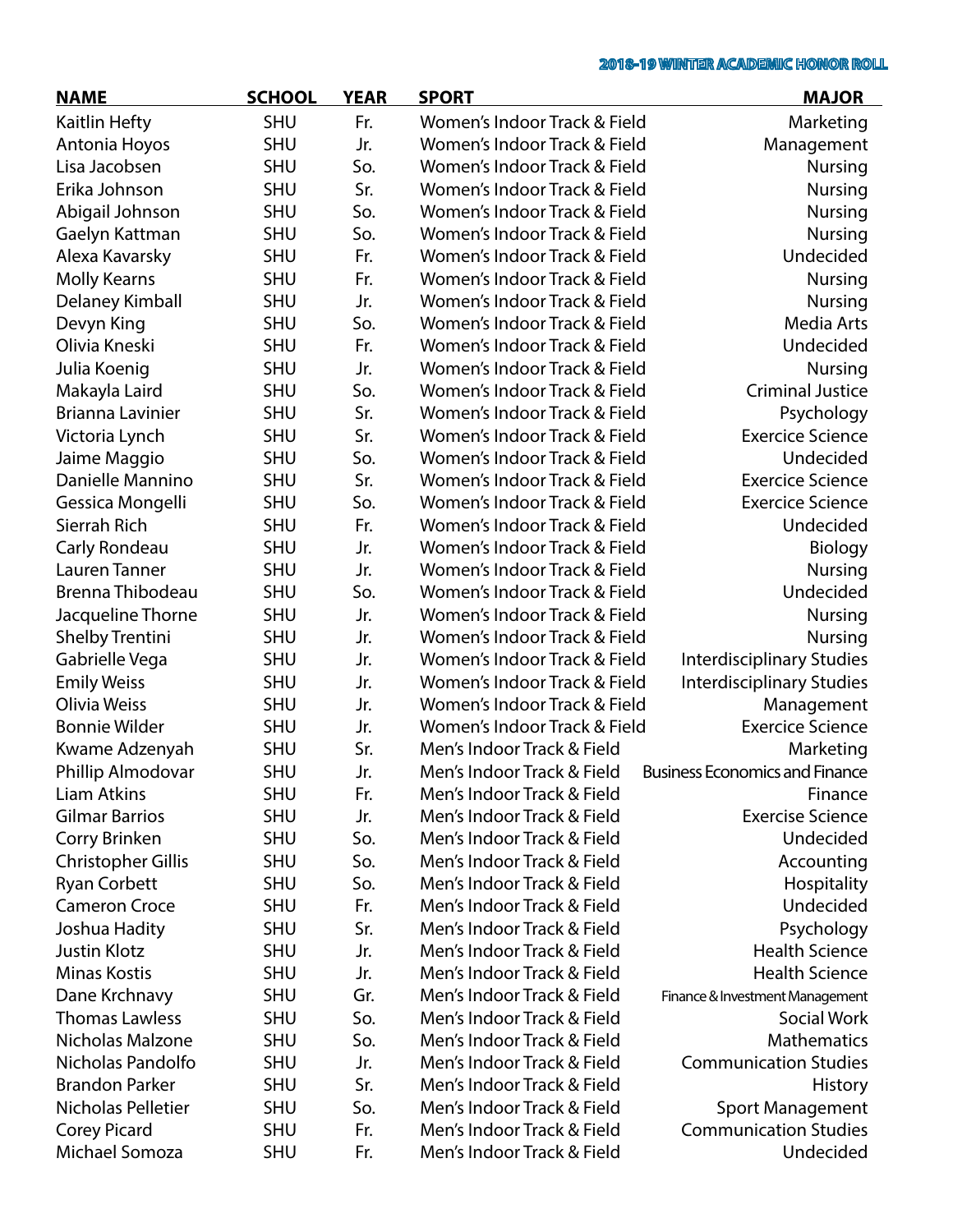| <b>NAME</b>             | <b>SCHOOL</b> | <b>YEAR</b> | <b>SPORT</b>               | <b>MAJOR</b>                             |
|-------------------------|---------------|-------------|----------------------------|------------------------------------------|
| <b>Andy Suarez</b>      | SHU           | So.         | Men's Indoor Track & Field | <b>Health Science</b>                    |
| <b>Jake Tavernite</b>   | SHU           | Gr.         | Men's Indoor Track & Field | <b>Physical Therapy</b>                  |
| <b>Gavin Thurlow</b>    | SHU           | Jr.         | Men's Indoor Track & Field | <b>Political Science</b>                 |
| Ejimofor Anosike        | SHU           | Jr.         | Men's Basketball           | <b>Finance and Business Economics</b>    |
| Kinnon Larose           | <b>SHU</b>    | Sr.         | Men's Basketball           | <b>Sport Management</b>                  |
| Olivia Dabney           | SHU           | Jr.         | <b>Women's Basketball</b>  | Marketing                                |
| <b>Katherine Haines</b> | SHU           | Gr.         | Women's Basketball         | <b>Master of Business Administration</b> |
| Nikki Johnson           | SHU           | Jr.         | <b>Women's Basketball</b>  | Marketing                                |
| Asia McCray             | SHU           | Jr.         | Women's Basketball         | <b>Communication Studies</b>             |
| <b>Allyson Murphy</b>   | SHU           | Sr.         | <b>Women's Basketball</b>  | Marketing                                |
| Charikleia Polyzou      | SHU           | Sr.         | Women's Basketball         | Psychology                               |
| Erin Storck             | SHU           | Gr.         | Women's Basketball         | <b>Master of Business Administration</b> |
| Kiana Ye                | <b>SHU</b>    | Gr.         | <b>Women's Basketball</b>  | <b>Master of Business Administration</b> |
| <b>Grace Bergstrom</b>  | <b>SHU</b>    | So.         | Women's Swim & Dive        | Nursing                                  |
| Meredith Bertoni        | <b>SHU</b>    | Sr.         | Women's Swim & Dive        | <b>Health Science</b>                    |
| Victoria Catizone       | <b>SHU</b>    | Sr.         | Women's Swim & Dive        | <b>Exercise Science</b>                  |
| Bryana Cielo            | SHU           | Jr.         | Women's Swim & Dive        | <b>Media Arts</b>                        |
| Kaylyn Cuozzo           | <b>SHU</b>    | Sr.         | Women's Swim & Dive        | <b>Health Science</b>                    |
| Aleksandra Dauz         | <b>SHU</b>    | Fr.         | Women's Swim & Dive        | Undecided                                |
| Natasha Davila          | <b>SHU</b>    | Fr.         | Women's Swim & Dive        | Finance                                  |
| Alana Donabie           | <b>SHU</b>    | Sr.         | Women's Swim & Dive        | <b>Political Science</b>                 |
| <b>Taylor Eck</b>       | <b>SHU</b>    | Fr.         | Women's Swim & Dive        | Undecided                                |
| Shanna Haddow           | <b>SHU</b>    | Jr.         | Women's Swim & Dive        | <b>Exercise Science</b>                  |
| Sarah Hensal            | SHU           | Jr.         | Women's Swim & Dive        | <b>Health Science</b>                    |
| Kimberly Hylan          | <b>SHU</b>    | Sr.         | Women's Swim & Dive        | <b>Political Science</b>                 |
| <b>Molly Martin</b>     | <b>SHU</b>    | So.         | Women's Swim & Dive        | Undecided                                |
| <b>Fiona Maxwell</b>    | <b>SHU</b>    | So.         | Women's Swim & Dive        | <b>Nursing</b>                           |
| Megan McLaughlin        | <b>SHU</b>    | Fr.         | Women's Swim & Dive        | Undecided                                |
| <b>Emily Peter</b>      | <b>SHU</b>    | So.         | Women's Swim & Dive        | <b>Health Science</b>                    |
| Jessica Poole           | <b>SHU</b>    | Sr.         | Women's Swim & Dive        | <b>Nursing</b>                           |
| Julia Pusateri          | <b>SHU</b>    | Sr.         | Women's Swim & Dive        | Psychology                               |
| <b>Nikole Rudis</b>     | SHU           | Jr.         | Women's Swim & Dive        | Psychology                               |
| <b>Renee Russo</b>      | <b>SHU</b>    | Sr.         | Women's Swim & Dive        | Chemistry                                |
| <b>Nicole Sauve</b>     | <b>SHU</b>    | Sr.         | Women's Swim & Dive        | Management                               |
| <b>Lauren Somers</b>    | <b>SHU</b>    | Sr.         | Women's Swim & Dive        | <b>Nursing</b>                           |
| Nicole Tingley          | <b>SHU</b>    | Fr.         | Women's Swim & Dive        | Undecided                                |
|                         |               |             |                            |                                          |
| <b>Bryant Beckford</b>  | <b>SFBK</b>   | So.         | Men's Basketball           | Management                               |
| <b>Rosel Hurley</b>     | <b>SFBK</b>   | Jr.         | Men's Basketball           | <b>Professional Studies</b>              |
| <b>Stevan Krtinic</b>   | <b>SFBK</b>   | Fr.         | Men's Basketball           | Economics                                |
| Larry Moreno            | <b>SFBK</b>   | Fr.         | Men's Basketball           | <b>Communication Arts</b>                |
| Christian Rohlehr       | <b>SFBK</b>   | Jr.         | Men's Basketball           | <b>Professional Studies</b>              |
| Glenn Sanabria          | <b>SFBK</b>   | Gr.         | Men's Basketball           | Management                               |
| Abby Anderson           | <b>SFBK</b>   | So.         | <b>Women's Basketball</b>  | Mathematics                              |
| Casey Carangelo         | <b>SFBK</b>   | So.         | Women's Basketball         | Undeclared                               |
| Dana Direnzo            | <b>SFBK</b>   | Sr.         | Women's Basketball         | Accounting                               |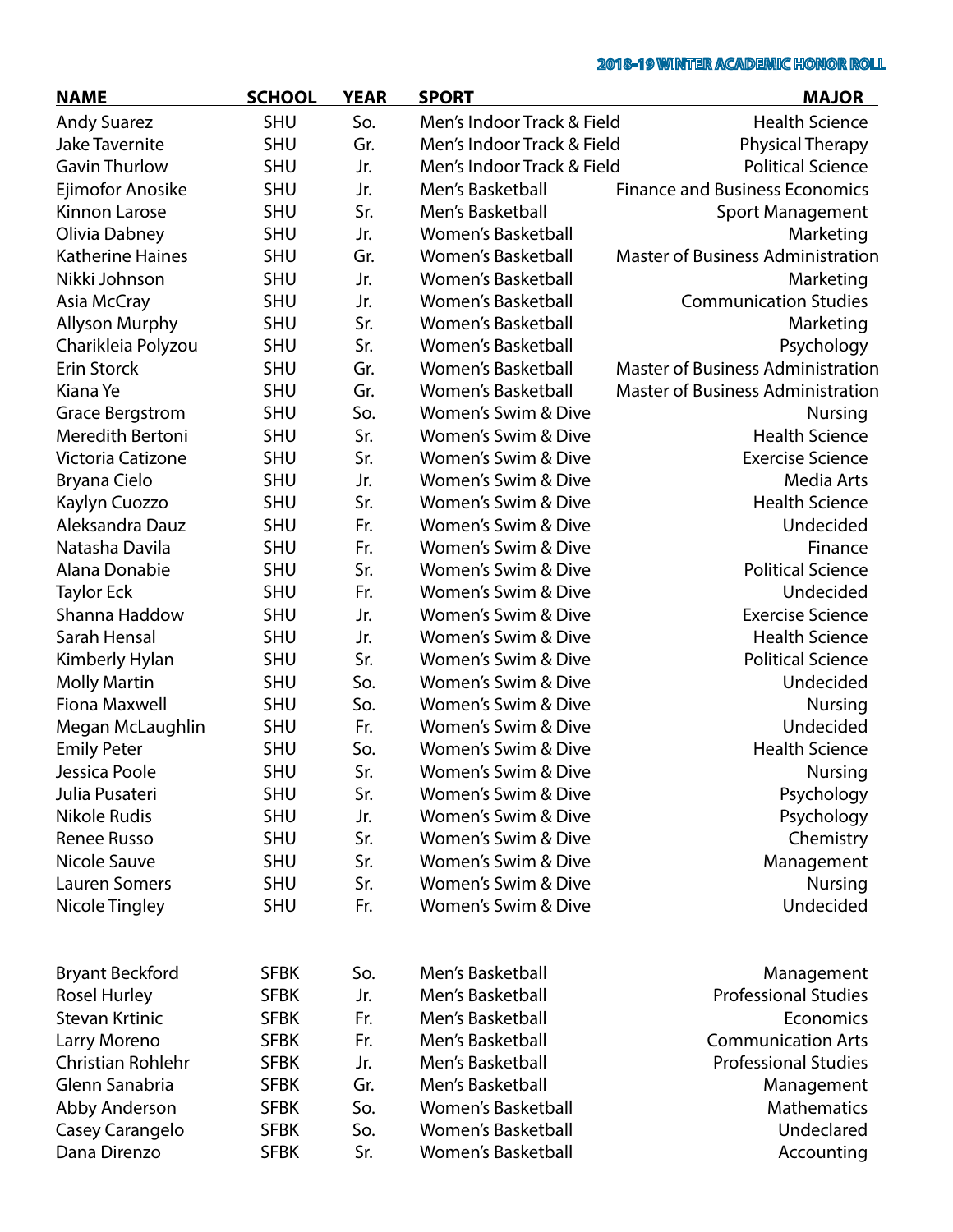| <b>NAME</b>           | <b>SCHOOL</b> | <b>YEAR</b> | <b>SPORT</b>                 | <b>MAJOR</b>                  |
|-----------------------|---------------|-------------|------------------------------|-------------------------------|
| Mia Ehling            | <b>SFBK</b>   | Sr.         | <b>Women's Basketball</b>    | Management                    |
| Lorraine Hickman      | <b>SFBK</b>   | Sr.         | <b>Women's Basketball</b>    | <b>Nursing</b>                |
| Jade Johnson          | <b>SFBK</b>   | Jr.         | <b>Women's Basketball</b>    | Management                    |
| Samantha Keltos       | <b>SFBK</b>   | Jr.         | <b>Women's Basketball</b>    | Biology                       |
| Alexandra Lassen      | <b>SFBK</b>   | So.         | <b>Women's Basketball</b>    | <b>Childhood Education</b>    |
| Amy O'Neill           | <b>SFBK</b>   | Sr.         | Women's Basketball           | Accounting                    |
| Maria Palarino        | <b>SFBK</b>   | Sr.         | <b>Women's Basketball</b>    | Information Technology        |
| Alexandra Tudor       | <b>SFBK</b>   | Fr.         | <b>Women's Basketball</b>    | Economics                     |
| Victoria Wagner       | <b>SFBK</b>   | Sr.         | <b>Women's Basketball</b>    | <b>Health Promotions</b>      |
| Dominique Ward        | <b>SFBK</b>   | Gr.         | <b>Women's Basketball</b>    | Management                    |
| Jenna Bahnsen         | <b>SFBK</b>   | Jr.         | Bowling                      | <b>Communication Arts</b>     |
| Victoria Doto         | <b>SFBK</b>   | So.         | Bowling                      | Psychology                    |
| Kimmi D'Ottavio       | <b>SFBK</b>   | So.         | Bowling                      | Accounting                    |
| Lexis Ortiz           | <b>SFBK</b>   | So.         | Bowling                      | Psychology                    |
| <b>Heather Waters</b> | <b>SFBK</b>   | Fr.         | Bowling                      | <b>Medical Technologies</b>   |
| Jason Cousineau       | <b>SFBK</b>   | Fr.         | Men's Indoor Track & Field   | Biology                       |
| Pratheip Gugendiran   | <b>SFBK</b>   | Sr.         | Men's Indoor Track & Field   | <b>Physical Education</b>     |
| Nicholas Mejia        | <b>SFBK</b>   | Fr.         | Men's Indoor Track & Field   | Management                    |
| Jorge Palapa          | <b>SFBK</b>   | Jr.         | Men's Indoor Track & Field   | Biology                       |
| Patrick Heaney        | <b>SFBK</b>   | Fr.         | Men's Indoor Track & Field   | Undeclared                    |
| <b>Brendan Heaney</b> | <b>SFBK</b>   | Fr.         | Men's Indoor Track & Field   | <b>Criminal Justice</b>       |
| Daniel Hernandez      | <b>SFBK</b>   | Fr.         | Men's Indoor Track & Field   | <b>Physical Education</b>     |
| Feguy Luc Mangnan     | <b>SFBK</b>   | So.         | Men's Indoor Track & Field   | Biology                       |
| Jamore Smart          | <b>SFBK</b>   | Fr.         | Men's Indoor Track & Field   | Undeclared                    |
| <b>Romario Thomas</b> | <b>SFBK</b>   | Jr.         | Men's Indoor Track & Field   | Biology                       |
| <b>Jared Thomas</b>   | <b>SFBK</b>   | So.         | Men's Indoor Track & Field   | Management                    |
| Diondra Bryant        | <b>SFBK</b>   | Sr.         | Women's Indoor Track & Field | <b>Health Promotions</b>      |
| Ashara Mitchell       | <b>SFBK</b>   | Jr.         | Women's Indoor Track & Field | Biology                       |
| <b>Leah Rivers</b>    | <b>SFBK</b>   | So.         | Women's Indoor Track & Field | Undeclared                    |
| Noelle Weyer          | <b>SFBK</b>   | So.         | Women's Indoor Track & Field | Psychology                    |
| Taylor Wilson         | <b>SFBK</b>   | So.         | Women's Indoor Track & Field | Psychology                    |
| Alyssa Internicola    | <b>SFBK</b>   | Jr.         | Women's Indoor Track & Field | <b>Nursing</b>                |
| Zelucia Mogent        | <b>SFBK</b>   | So.         | Women's Indoor Track & Field | Biology                       |
| Richardo Berenguer    | <b>SFBK</b>   | So.         | Men's Swimming               | Biology                       |
| Owen Comer            | <b>SFBK</b>   | Fr.         | Men's Swimming               | <b>Adolescent Education</b>   |
| Zane Drobenko         | <b>SFBK</b>   | Fr.         | Men's Swimming               | Economics                     |
| Tadeu Rodrigues       | <b>SFBK</b>   | Jr.         | Men's Swimming               | Management                    |
| <b>Matheus Santos</b> | <b>SFBK</b>   | Jr.         | Men's Swimming               | <b>Professional Studies</b>   |
| <b>Jonas Veazey</b>   | <b>SFBK</b>   | Sr.         | Men's Swimming               | <b>Childhood Education</b>    |
| <b>Meriton Veliu</b>  | <b>SFBK</b>   | So.         | Men's Swimming               | Accounting                    |
| Micah Wesselhoff      | <b>SFBK</b>   | Jr.         | Men's Swimming               | <b>Information Technology</b> |
| Mary Anderson         | <b>SFBK</b>   | Sr.         | Women's Swim & Dive          | <b>Political Science</b>      |
| Beatriz Angelo        | <b>SFBK</b>   | So.         | Women's Swim & Dive          | Economics                     |
| <b>Erin Breakey</b>   | <b>SFBK</b>   | Fr.         | Women's Swim & Dive          | <b>Nursing</b>                |
| Raphaelle Gregoire    | <b>SFBK</b>   | Jr.         | Women's Swim & Dive          | Management                    |
| Nicole Herrick        | <b>SFBK</b>   | Sr.         | Women's Swim & Dive          | <b>Nursing</b>                |
| AnnaMaria Leal        | <b>SFBK</b>   | So.         | Women's Swim & Dive          | Psychology                    |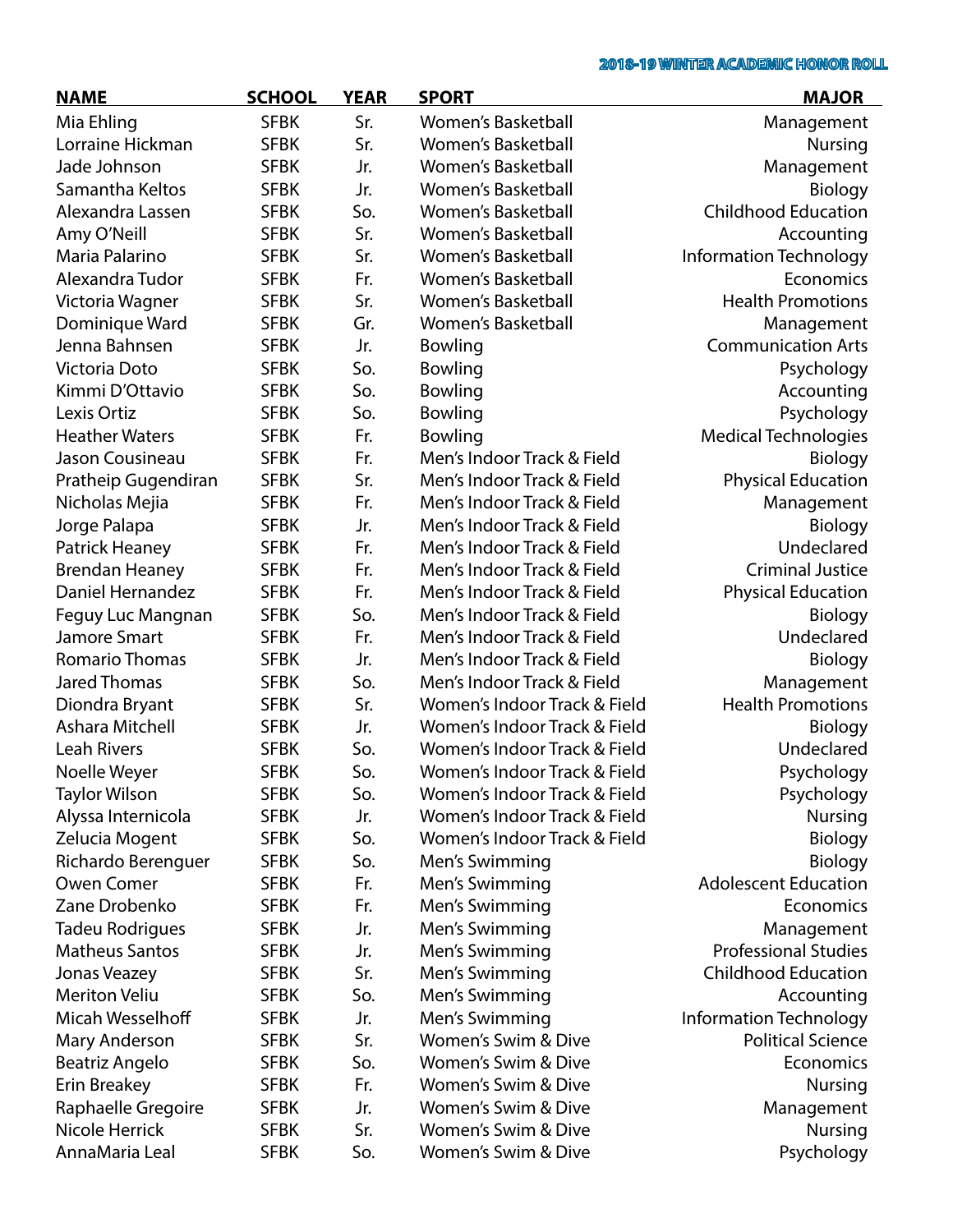| <b>NAME</b>              | <b>SCHOOL</b> | <b>YEAR</b> | <b>SPORT</b>                   | <b>MAJOR</b>                              |
|--------------------------|---------------|-------------|--------------------------------|-------------------------------------------|
| Melanie Lumkong          | <b>SFBK</b>   | Jr.         | Women's Swim & Dive            | <b>Health Promotions</b>                  |
| Kayla McKenzie           | <b>SFBK</b>   | Fr.         | Women's Swim & Dive            | Psychology                                |
| Lara Milak               | <b>SFBK</b>   | Jr.         | <b>Women's Swim &amp; Dive</b> | Management                                |
| <b>Hanne Romstad</b>     | <b>SFBK</b>   | Fr.         | <b>Women's Swim &amp; Dive</b> | Information Technology                    |
| <b>Kelsey Snelgar</b>    | <b>SFBK</b>   | So.         | <b>Women's Swim &amp; Dive</b> | Psychology                                |
| Angelica Stark           | <b>SFBK</b>   | Fr.         | <b>Women's Swim &amp; Dive</b> | Undeclared                                |
| Rebeca Tapia             | <b>SFBK</b>   | So.         | Women's Swim & Dive            | Biology                                   |
| Jovana Terzic            | <b>SFBK</b>   | Fr.         | Women's Swim & Dive            | Biology                                   |
| Keith Braxton            | <b>SFU</b>    | Jr.         | Men's Basketball               | Accounting                                |
| Jordan Forehand          | <b>SFU</b>    | Sr.         | Men's Basketball               | Management                                |
| Daniel Henry             | <b>SFU</b>    | So.         | Men's Basketball               | <b>Criminal Justice</b>                   |
| Michael Klebon           | <b>SFU</b>    | Sr.         | Men's Basketball               | <b>Physical Therapy</b>                   |
| Deivydas Kuzavas         | <b>SFU</b>    | Jr.         | Men's Basketball               | Finance                                   |
| <b>Bryce Laskey</b>      | <b>SFU</b>    | Fr.         | Men's Basketball               | Exploratory                               |
| <b>Scott Meredith</b>    | <b>SFU</b>    | Jr.         | Men's Basketball               | Accounting/Management Information Systems |
| <b>Caitlin Carroll</b>   | <b>SFU</b>    | Jr.         | <b>Women's Basketball</b>      | Management / Marketing                    |
| Jill Falvey              | <b>SFU</b>    | Sr.         | <b>Women's Basketball</b>      | Accounting                                |
| Kayley Kovac             | <b>SFU</b>    | Fr.         | Women's Basketball             | <b>Physical Therapy</b>                   |
| Jessica Kovatch          | <b>SFU</b>    | Sr.         | <b>Women's Basketball</b>      | Marketing                                 |
| Jenna Mastellone         | <b>SFU</b>    | So.         | <b>Women's Basketball</b>      | <b>Strategic Communications</b>           |
| Samantha Sabino          | <b>SFU</b>    | Sr.         | Women's Basketball             | Marketing                                 |
| Karson Swogger           | <b>SFU</b>    | So.         | Women's Basketball             | <b>Nursing</b>                            |
| <b>Haley Thomas</b>      | <b>SFU</b>    | So.         | Women's Basketball             | Marketing / Strategic Communications      |
| Amanda Balas             | <b>SFU</b>    | Sr.         | Bowling                        | Accounting                                |
| <b>Kristen Battles</b>   | <b>SFU</b>    | So.         | Bowling                        | <b>Nursing</b>                            |
| Madchen Breen            | <b>SFU</b>    | So.         | Bowling                        | <b>Nursing</b>                            |
| <b>Elizabeth Brock</b>   | <b>SFU</b>    | Fr.         | Bowling                        | Nursing                                   |
| <b>Haley Carroll</b>     | <b>SFU</b>    | Sr.         | Bowling                        | Management                                |
| Sarah Littleton          | <b>SFU</b>    | Sr.         | Bowling                        | <b>Healthcare Studies</b>                 |
| Kyra Udziela             | <b>SFU</b>    | Sr.         | <b>Bowling</b>                 | History / Spanish                         |
| Jonathan Allard          | <b>SFU</b>    | So.         | Men's Indoor Track & Field     | <b>Nursing</b>                            |
| <b>Tyler Delozier</b>    | <b>SFU</b>    | Fr.         | Men's Indoor Track & Field     | Exploratory                               |
| Joshua Dinges            | <b>SFU</b>    | Fr.         | Men's Indoor Track & Field     | <b>Environmental Engineering</b>          |
| Sean Donoughe            | <b>SFU</b>    | Jr.         | Men's Indoor Track & Field     | Accounting                                |
| lan Gabig                | <b>SFU</b>    | So.         | Men's Indoor Track & Field     | Petroleum and Natural Gas Engineering     |
| Michael Gallagher        | <b>SFU</b>    | Fr.         | Men's Indoor Track & Field     | <b>Environmental Engineering</b>          |
| <b>Richard Gilchrist</b> | <b>SFU</b>    | Fr.         | Men's Indoor Track & Field     | Management                                |
| <b>Brian Hackman</b>     | <b>SFU</b>    | Sr.         | Men's Indoor Track & Field     | <b>Political Science</b>                  |
| lan Lauver               | <b>SFU</b>    | So.         | Men's Indoor Track & Field     | <b>Physical Therapy</b>                   |
| <b>Brenden Miller</b>    | <b>SFU</b>    | Fr.         | Men's Indoor Track & Field     | <b>Environmental Engineering</b>          |
| Griffin Molino           | <b>SFU</b>    | Jr.         | Men's Indoor Track & Field     |                                           |
| Nathan Moore             | <b>SFU</b>    | So.         | Men's Indoor Track & Field     | <b>History</b>                            |
| Samuel Penman            | <b>SFU</b>    | Fr.         | Men's Indoor Track & Field     | Computer Science / Mathematics            |
| <b>Easton Plummer</b>    | <b>SFU</b>    | Sr.         | Men's Indoor Track & Field     | <b>Physical Therapy</b>                   |
| <b>Carter Polacek</b>    |               | Fr.         |                                | Management                                |
|                          | <b>SFU</b>    |             | Men's Indoor Track & Field     | Management                                |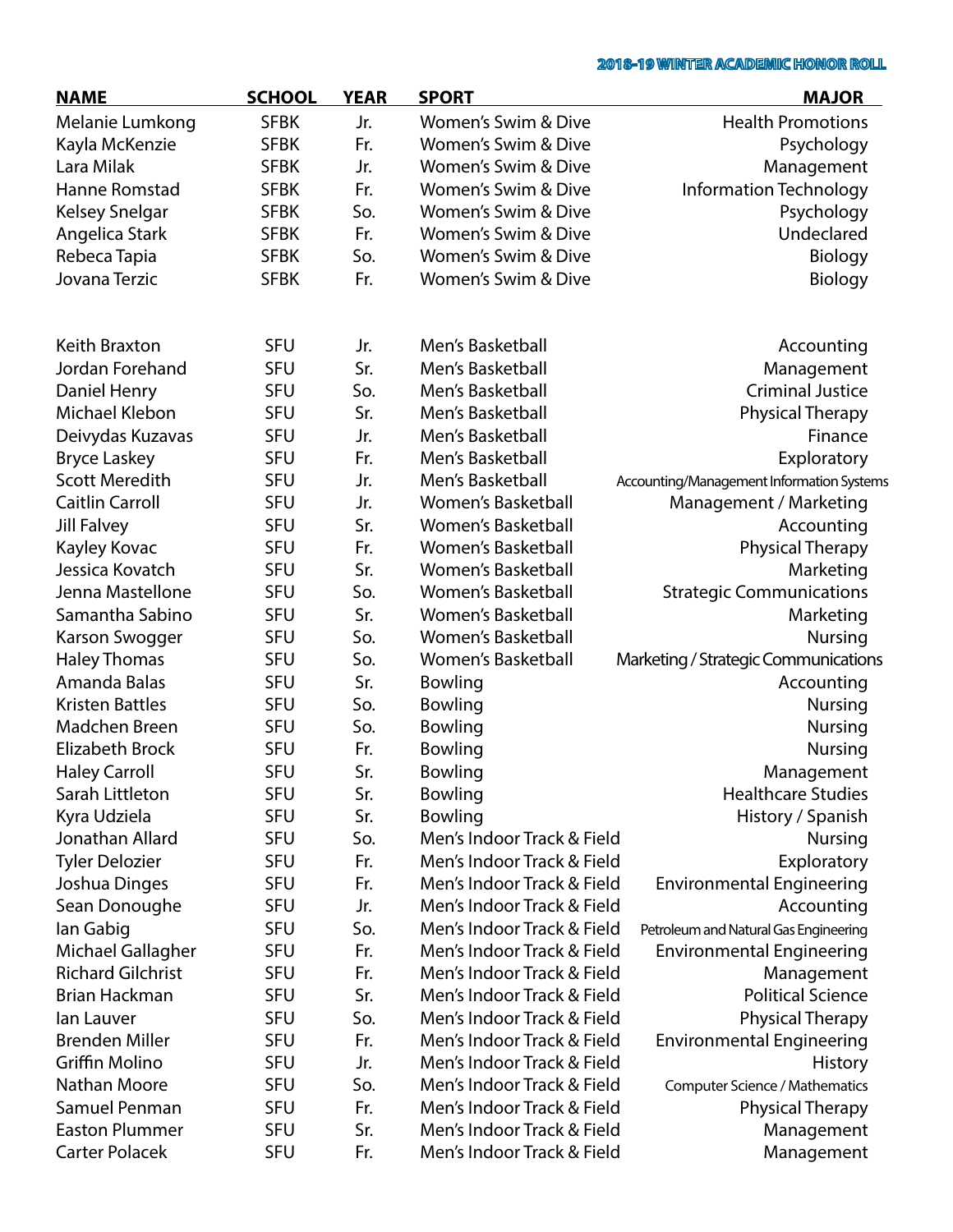| <b>NAME</b>             | <b>SCHOOL</b> | <b>YEAR</b> | <b>SPORT</b>                 | <b>MAJOR</b>                          |
|-------------------------|---------------|-------------|------------------------------|---------------------------------------|
| <b>Landon Reed</b>      | <b>SFU</b>    | Jr.         | Men's Indoor Track & Field   | Biology                               |
| <b>Ben Ross</b>         | <b>SFU</b>    | Sr.         | Men's Indoor Track & Field   | Biology / Spanish                     |
| Jacob Schulte           | <b>SFU</b>    | So.         | Men's Indoor Track & Field   | <b>Environmental Engineering</b>      |
| Donavan Spencer         | <b>SFU</b>    | So.         | Men's Indoor Track & Field   | Accounting                            |
| <b>Jay Stone</b>        | <b>SFU</b>    | Sr.         | Men's Indoor Track & Field   | Biology                               |
| Michael Strosko         | <b>SFU</b>    | Sr.         | Men's Indoor Track & Field   | <b>Physical Therapy</b>               |
| Jeremie Venne           | <b>SFU</b>    | Sr.         | Men's Indoor Track & Field   | <b>Exercise Physiology</b>            |
| Zachary White           | <b>SFU</b>    | Sr.         | Men's Indoor Track & Field   | <b>Physical Therapy</b>               |
| Kayla Brennan           | <b>SFU</b>    | Sr.         | Women's Indoor Track & Field | <b>Exercise Physiology</b>            |
| Shannon Cody            | <b>SFU</b>    | Fr.         | Women's Indoor Track & Field | Finance                               |
| <b>Mylan Crews</b>      | <b>SFU</b>    | Fr.         | Women's Indoor Track & Field | <b>Occupational Therapy</b>           |
| Dayna DeSalve           | <b>SFU</b>    | Jr.         | Women's Indoor Track & Field | <b>Biology / Chemistry</b>            |
| Emma Gentile            | <b>SFU</b>    | So.         | Women's Indoor Track & Field | Physician Assistant                   |
| Michelle Hildebrand     | <b>SFU</b>    | Jr.         | Women's Indoor Track & Field | <b>Nursing</b>                        |
| Catherine Jaskowak      | <b>SFU</b>    | Jr.         | Women's Indoor Track & Field | English                               |
| Hannah Jones            | <b>SFU</b>    | So.         | Women's Indoor Track & Field | Occupational Therapy                  |
| <b>Ashley Lafferty</b>  | <b>SFU</b>    | So.         | Women's Indoor Track & Field | Early Childhood Special Education     |
| Vittoria Larosa         | <b>SFU</b>    | Fr.         | Women's Indoor Track & Field | <b>Physician Assistant</b>            |
| Sarah Lash              | <b>SFU</b>    | Sr.         | Women's Indoor Track & Field | <b>Exercise Physiology</b>            |
| <b>Emily Lunger</b>     | <b>SFU</b>    | Fr.         | Women's Indoor Track & Field | Marketing                             |
| Corissa McCallister     | <b>SFU</b>    | So.         | Women's Indoor Track & Field | Spanish                               |
| <b>Mandy McElheny</b>   | <b>SFU</b>    | So.         | Women's Indoor Track & Field | Biology                               |
| Katherine McLaughlin    | <b>SFU</b>    | Fr.         | Women's Indoor Track & Field | <b>Nursing</b>                        |
| Nicole Neborg           | <b>SFU</b>    | So.         | Women's Indoor Track & Field | <b>Occupational Therapy</b>           |
| <b>Adrian Page</b>      | <b>SFU</b>    | Fr.         | Women's Indoor Track & Field | <b>Physical Therapy</b>               |
| Sara Phelan             | <b>SFU</b>    | Sr.         | Women's Indoor Track & Field | <b>Physical Therapy</b>               |
| Kiana Robinson          | <b>SFU</b>    | So.         | Women's Indoor Track & Field | <b>Healthcare Studies</b>             |
| Laura Roth              | <b>SFU</b>    | Jr.         | Women's Indoor Track & Field | Physician Assistant                   |
| Tayler Thurnherr        | <b>SFU</b>    | Sr.         | Women's Indoor Track & Field | <b>Physical Therapy</b>               |
| <b>Taylor Weaver</b>    | <b>SFU</b>    | So.         | Women's Indoor Track & Field | Occupational Therapy                  |
| Taya Whitfield          | <b>SFU</b>    | So.         | Women's Indoor Track & Field | <b>Exercise Physiology</b>            |
| <b>Madison Wright</b>   | <b>SFU</b>    | So.         | Women's Indoor Track & Field | <b>Biology / Healthcare Studies</b>   |
| <b>Emily Anderson</b>   | <b>SFU</b>    | Jr.         | Women's Swim & Dive          | Physician Assistant                   |
| Sabrina Bowman          | <b>SFU</b>    | Jr.         | Women's Swim & Dive          | Physician Assistant                   |
| Julia Bradford          | <b>SFU</b>    | Fr.         | Women's Swim & Dive          | <b>Exercise Physiology</b>            |
| Amanda Crnic            | <b>SFU</b>    | Sr.         | Women's Swim & Dive          | Accounting / Finance                  |
| Emelia Cronshaw         | <b>SFU</b>    | So.         | Women's Swim & Dive          | Physician Assistant                   |
| Marisa Daly             | <b>SFU</b>    | Sr.         | Women's Swim & Dive          | Early Childhood Special Education     |
| Kristin Fisher          | <b>SFU</b>    | Sr.         | Women's Swim & Dive          | Management / Marketing                |
| <b>Emily Graziano</b>   | <b>SFU</b>    | Jr.         | Women's Swim & Dive          | Physician Assistant                   |
| <b>Abigail Hutchins</b> | <b>SFU</b>    | So.         | Women's Swim & Dive          | Physician Assistant                   |
| Amelia Laudenbach       | <b>SFU</b>    | Fr.         | Women's Swim & Dive          | Digital Media                         |
| Mackenzie Lawson        | <b>SFU</b>    | So.         | Women's Swim & Dive          | Management                            |
| Annabelle McCullough    | <b>SFU</b>    | Fr.         | Women's Swim & Dive          | Petroleum and Natural Gas Engineering |
| Urska Medvesek          | <b>SFU</b>    | So.         | Women's Swim & Dive          | Digital Media                         |
| Teresa Narduzzi         | <b>SFU</b>    | Jr.         | Women's Swim & Dive          | <b>Strategic Communications</b>       |
| Katelyn O'Connor        | <b>SFU</b>    | So.         | Women's Swim & Dive          | Physician Assistant                   |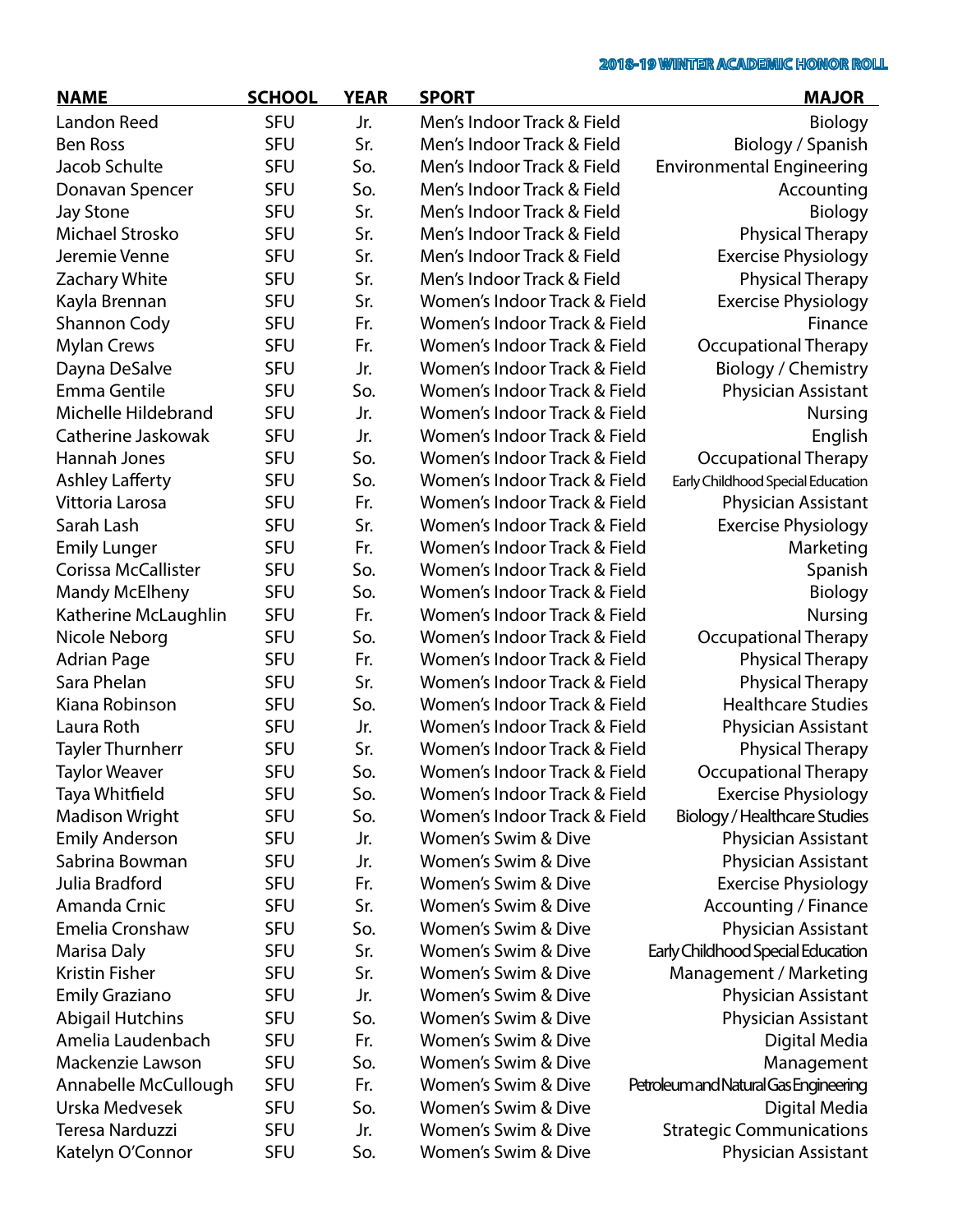| <b>NAME</b>             | <b>SCHOOL</b> | <b>YEAR</b> | <b>SPORT</b>               | <b>MAJOR</b>                    |
|-------------------------|---------------|-------------|----------------------------|---------------------------------|
| Rory O'Dell             | <b>SFU</b>    | Sr.         | Women's Swim & Dive        | <b>Physical Therapy</b>         |
| Erin O'Neill            | <b>SFU</b>    | Jr.         | Women's Swim & Dive        | <b>Mathematics</b>              |
| Rebecca Pendleton       | <b>SFU</b>    | Fr.         | Women's Swim & Dive        | <b>Occupational Therapy</b>     |
| Karilyn Quon            | <b>SFU</b>    | Jr.         | Women's Swim & Dive        | Physician Assistant             |
| Jacqueline Rocque       | <b>SFU</b>    | So.         | Women's Swim & Dive        | <b>Aquarium and Zoo Science</b> |
| Jessica Rupp            | <b>SFU</b>    | So.         | Women's Swim & Dive        | <b>Physical Therapy</b>         |
| Kristen Toth            | <b>SFU</b>    | Jr.         | Women's Swim & Dive        | Physician Assistant             |
|                         |               |             |                            |                                 |
| Jefferson Coulanges     | <b>WAG</b>    | Jr.         | Men's Basketball           | Computer Science: Info Systems  |
| <b>Elijah Davis</b>     | <b>WAG</b>    | Sr.         | Men's Basketball           | Media Management (Masters)      |
| <b>Romone Saunders</b>  | <b>WAG</b>    | Sr.         | Men's Basketball           | Management (MBA)                |
| Jonathan Besselink      | <b>WAG</b>    | Jr.         | Men's Indoor Track & Field | <b>Business Administration</b>  |
| Joshua Cadet            | <b>WAG</b>    | Fr.         | Men's Indoor Track & Field | Undeclared                      |
| <b>Thomas Corel</b>     | <b>WAG</b>    |             | Men's Indoor Track & Field | Undeclared                      |
| <b>Noel Del Cerro</b>   | <b>WAG</b>    | Fr.         | Men's Indoor Track & Field | <b>Behavioral Economics</b>     |
|                         |               | Jr.         |                            |                                 |
| Nicholas Ferrentino     | <b>WAG</b>    | Fr.         | Men's Indoor Track & Field | Undeclared                      |
| <b>Justin Mirfield</b>  | <b>WAG</b>    | Sr.         | Men's Indoor Track & Field | <b>Business Administration</b>  |
| <b>Michael Pepe</b>     | <b>WAG</b>    | Fr.         | Men's Indoor Track & Field | Undeclared                      |
| Robert Ruspantini       | <b>WAG</b>    | Jr.         | Men's Indoor Track & Field | <b>Nursing</b>                  |
| <b>Alvin Sime</b>       | <b>WAG</b>    | Jr.         | Men's Indoor Track & Field | <b>Business Administration</b>  |
| Nicolas Velez           | <b>WAG</b>    | Jr.         | Men's Indoor Track & Field | <b>International Affairs</b>    |
| <b>Matthew Whalen</b>   | <b>WAG</b>    | Sr.         | Men's Indoor Track & Field | Physician Assistant             |
| James Wise              | <b>WAG</b>    | Sr.         | Men's Indoor Track & Field | <b>Business Administration</b>  |
| Nakylia Carter          | <b>WAG</b>    | Sr.         | <b>Women's Basketball</b>  | Psychology                      |
| <b>Khaleah Edwards</b>  | <b>WAG</b>    | So.         | <b>Women's Basketball</b>  | <b>Business Administration</b>  |
| Joellen How             | <b>WAG</b>    | So.         | Women's Basketball         | <b>Business Administration</b>  |
| Janelle Mullen          | <b>WAG</b>    | Jr.         | <b>Women's Basketball</b>  | <b>Computer Science</b>         |
| <b>Raven Pitt</b>       | <b>WAG</b>    | Fr.         | <b>Women's Basketball</b>  | Undeclared                      |
| <b>Taylah Simmons</b>   | <b>WAG</b>    | So.         | <b>Women's Basketball</b>  | Biopsychology                   |
| <b>Powers Burton</b>    | <b>WAG</b>    | Fr.         | Fencing                    | Undeclared                      |
| Abini Mahalingam        | <b>WAG</b>    | Fr.         | Fencing                    | Physician Assistant             |
| Karen Martin            | <b>WAG</b>    | So.         | Fencing                    | Sociology                       |
| Natasha Novikov         | <b>WAG</b>    | Fr.         | Fencing                    | Undeclared                      |
| Dove Sinclair           | <b>WAG</b>    | So.         | Fencing                    | <b>Arts Administration</b>      |
| <b>Mahina Taglies</b>   | <b>WAG</b>    | Sr.         | Fencing                    | <b>International Affairs</b>    |
| Caecilia Thuermer       | <b>WAG</b>    | Fr.         | Fencing                    | Chemistry & Biopsychology       |
| <b>Hallie Tiburzi</b>   | <b>WAG</b>    | Fr.         | Fencing                    | Undeclared                      |
| <b>Stephanie Upston</b> | <b>WAG</b>    | Sr.         | Fencing                    | Economics                       |
| Megan Chiu              | <b>WAG</b>    | So.         | Women's Swim & Dive        | <b>Nursing</b>                  |
| Jenna D'Allegro         | <b>WAG</b>    | Jr.         | Women's Swim & Dive        | <b>Nursing</b>                  |
| Madeleine Delore        | <b>WAG</b>    | So.         | Women's Swim & Dive        | <b>Film and Media Studies</b>   |
| Makenna Depuydt         | WAG           | Jr.         | Women's Swim & Dive        | Nursing                         |
| Harmony Eckroth         | WAG           | So.         | Women's Swim & Dive        | <b>Film and Media Studies</b>   |
| Lauren Emerson          | <b>WAG</b>    | Jr.         | Women's Swim & Dive        | <b>Nursing</b>                  |
| Iman Eulinberg          | <b>WAG</b>    | Sr.         | Women's Swim & Dive        | <b>Nursing</b>                  |
| <b>Margaret Gregory</b> | <b>WAG</b>    | Fr.         | Women's Swim & Dive        | Undeclared                      |
| Andrea Gustafsson       | <b>WAG</b>    | Sr.         | Women's Swim & Dive        | <b>Film and Media Studies</b>   |